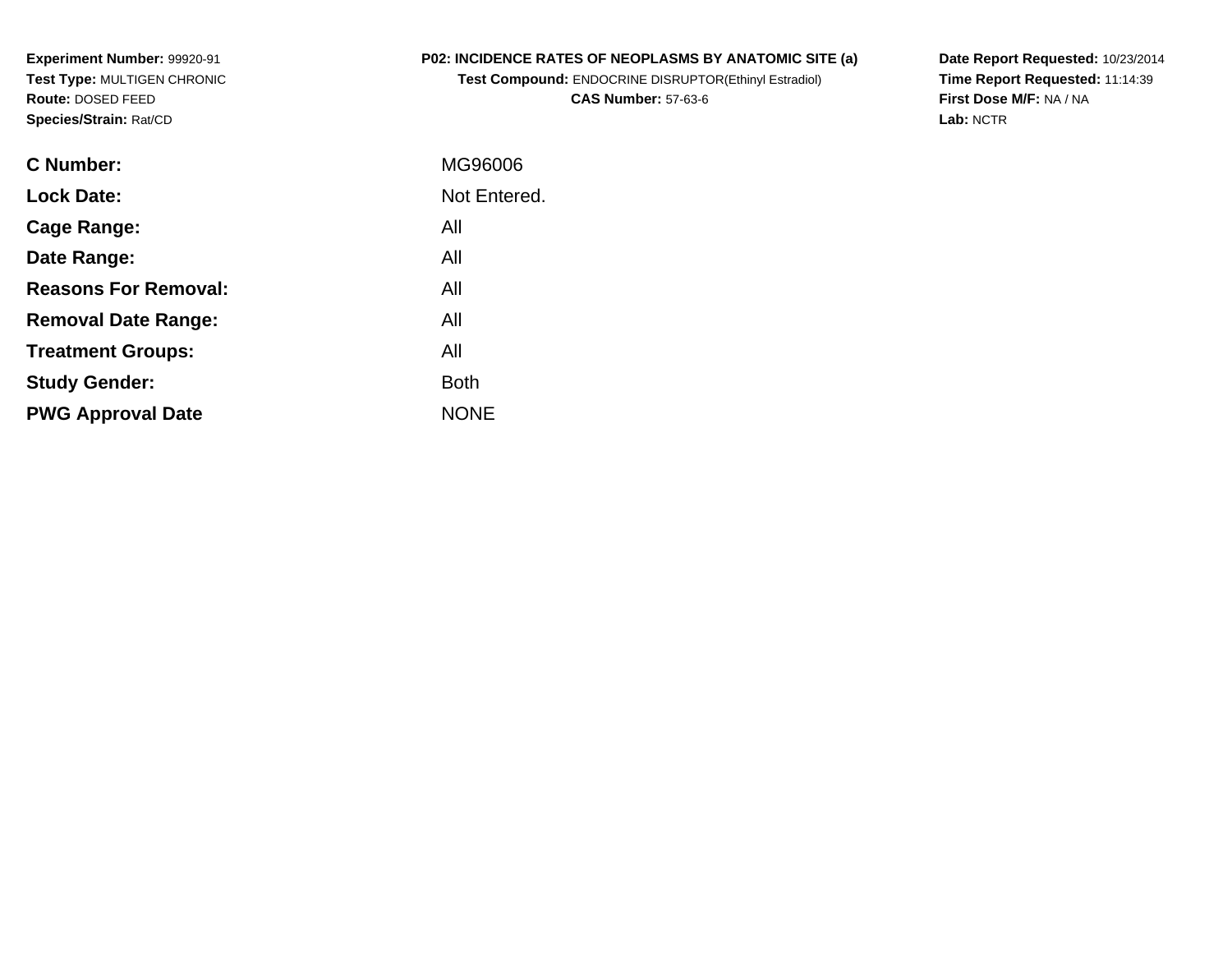**Test Compound:** ENDOCRINE DISRUPTOR(Ethinyl Estradiol)

**CAS Number:** 57-63-6

**Date Report Requested:** 10/23/2014**Time Report Requested:** 11:14:39**First Dose M/F:** NA / NA**Lab:** NCTR

| <b>F0 CONTROL</b> | <b>F0 2.0 PPB</b>           | <b>F0 10 PPB</b>         | <b>F0 50 PPB</b>                       | <b>F1 CONTROL</b>           | F1 2.0 PPB                  |
|-------------------|-----------------------------|--------------------------|----------------------------------------|-----------------------------|-----------------------------|
|                   |                             |                          |                                        |                             |                             |
| 25                | 25                          | 25                       | 26                                     | 25                          | 25                          |
|                   |                             |                          |                                        |                             |                             |
| 1                 |                             |                          | 1                                      |                             |                             |
|                   |                             |                          |                                        |                             |                             |
|                   |                             |                          |                                        |                             |                             |
| 24                | 25                          | 25                       | 25                                     | 25                          | 25                          |
| 25                | 25                          | 25                       | 26                                     | 25                          | 25                          |
|                   |                             |                          |                                        |                             |                             |
| (1)               | (0)                         | (0)                      | (1)                                    | (0)                         | (0)                         |
| (0)               | (0)                         | (0)                      | (0)                                    | (0)                         | (0)                         |
| (24)              | (1)                         | (2)                      | (25)                                   | (25)                        | (1)                         |
| (0)               | (0)                         |                          | (0)                                    | (1)                         | (0)                         |
| (0)               | (0)                         | (0)                      | (0)                                    | (0)                         | (0)                         |
| (1)               | (0)                         | (0)                      | (0)                                    | (0)                         | (0)                         |
|                   |                             |                          |                                        |                             |                             |
|                   |                             |                          |                                        |                             | (0)                         |
| (1)               | (0)                         | (0)                      | (1)                                    | (0)                         | (0)                         |
|                   |                             |                          |                                        |                             |                             |
|                   |                             |                          |                                        |                             | (0)                         |
|                   |                             |                          |                                        |                             | (0)                         |
|                   |                             |                          |                                        |                             | (0)                         |
| (24)              | (0)                         |                          | (25)                                   | (25)                        | (0)                         |
|                   | (1)<br>(24)<br>(23)<br>(24) | (0)<br>(0)<br>(0)<br>(0) | (0)<br>(0)<br>(0)<br>(0)<br>(0)<br>(0) | (1)<br>(26)<br>(26)<br>(25) | (0)<br>(25)<br>(25)<br>(24) |

GENERAL BODY SYSTEM

**Experiment Number:** 99920-91**Test Type:** MULTIGEN CHRONIC

**Route:** DOSED FEED**Species/Strain:** Rat/CD

None

GENITAL SYSTEM

a - Number of animals examined microscopically at site and number of animals with lesion

b - Primary tumors: all tumors except metastatic tumors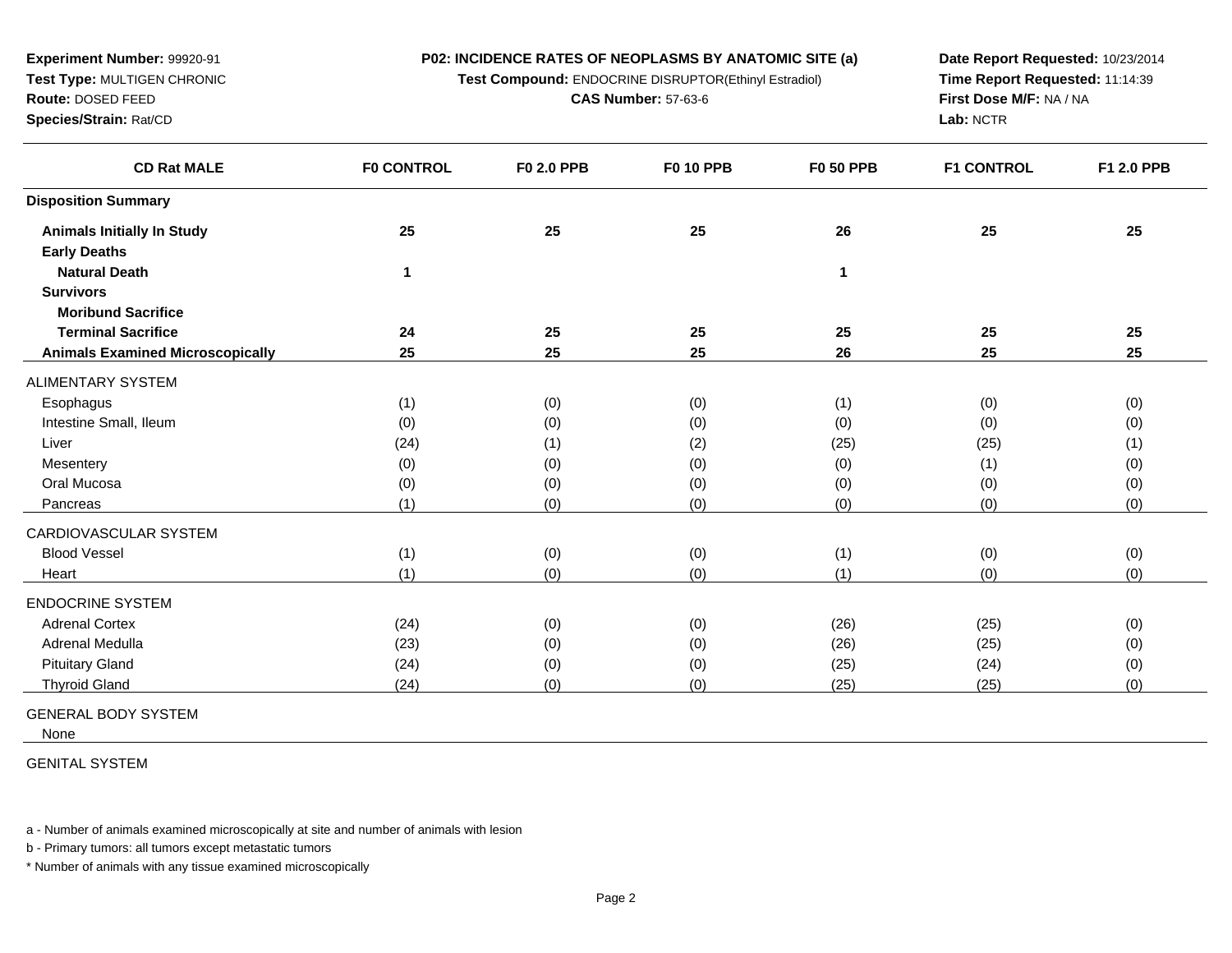**P02: INCIDENCE RATES OF NEOPLASMS BY ANATOMIC SITE (a)Test Compound:** ENDOCRINE DISRUPTOR(Ethinyl Estradiol)

**CAS Number:** 57-63-6

**Experiment Number:** 99920-91 **Test Type:** MULTIGEN CHRONIC**Route:** DOSED FEED

**Species/Strain:** Rat/CD

**Date Report Requested:** 10/23/2014**Time Report Requested:** 11:14:39**First Dose M/F:** NA / NA**Lab:** NCTR

| <b>Coagulating Gland</b><br>(24)<br>(25)<br>(24)<br>(25)      | (24)<br>(25) |
|---------------------------------------------------------------|--------------|
| Epididymis<br>(26)<br>(25)<br>(25)<br>(25)                    | (25)<br>(25) |
| <b>Preputial Gland</b><br>(0)<br>(2)<br>(3)<br>(2)            | (3)<br>(2)   |
| Prostate, Dorsal/Lateral Lobe<br>(5)<br>(5)<br>(8)<br>(9)     | (3)<br>(9)   |
| Prostate, Dorsal/lateral Lobe<br>(20)<br>(17)<br>(17)<br>(19) | (16)<br>(22) |
| Prostate, Ventral Lobe<br>(24)<br>(26)<br>(25)<br>(25)        | (25)<br>(25) |
| <b>Rete Testes</b><br>(25)<br>(23)<br>(25)<br>(24)            | (25)<br>(23) |
| <b>Seminal Vesicle</b><br>(25)<br>(25)<br>(24)<br>(25)        | (25)<br>(25) |
| (25)<br>(25)<br>(25)<br>(26)<br><b>Testes</b>                 | (25)<br>(25) |
| <b>HEMATOPOIETIC SYSTEM</b>                                   |              |
| <b>Bone Marrow</b><br>(24)<br>(0)<br>(0)<br>(25)              | (25)<br>(0)  |
| Spleen<br>(24)<br>(0)<br>(0)<br>(25)                          | (0)<br>(25)  |
| (0)<br>(0)<br>(24)<br>(25)<br>Thymus                          | (0)<br>(25)  |
| <b>INTEGUMENTARY SYSTEM</b>                                   |              |
| <b>Mammary Gland</b><br>(24)<br>(24)<br>(25)<br>(25)          | (25)<br>(24) |
| Skin<br>(1)<br>(1)<br>(0)<br>(1)                              | (0)<br>(0)   |
| MUSCULOSKELETAL SYSTEM                                        |              |
| (0)<br>(0)<br>(26)<br>(25)<br>Bone                            | (0)<br>(25)  |
| <b>NERVOUS SYSTEM</b>                                         |              |
| <b>Brain</b><br>(1)<br>(0)<br>(0)<br>(1)                      | (0)<br>(0)   |
| (1)<br>(0)<br>(0)<br>(0)<br>Spinal Cord                       | (0)<br>(0)   |
| <b>RESPIRATORY SYSTEM</b>                                     |              |
| (1)<br>(0)<br>(0)<br>(1)<br>Lung                              | (0)<br>(0)   |
| (0)<br>(0)<br>(0)<br>(1)<br>Trachea                           | (0)<br>(0)   |
| SPECIAL SENSES SYSTEM                                         |              |
| (1)<br>(0)<br>(0)<br>(0)<br>Eye                               | (0)<br>(0)   |

a - Number of animals examined microscopically at site and number of animals with lesion

b - Primary tumors: all tumors except metastatic tumors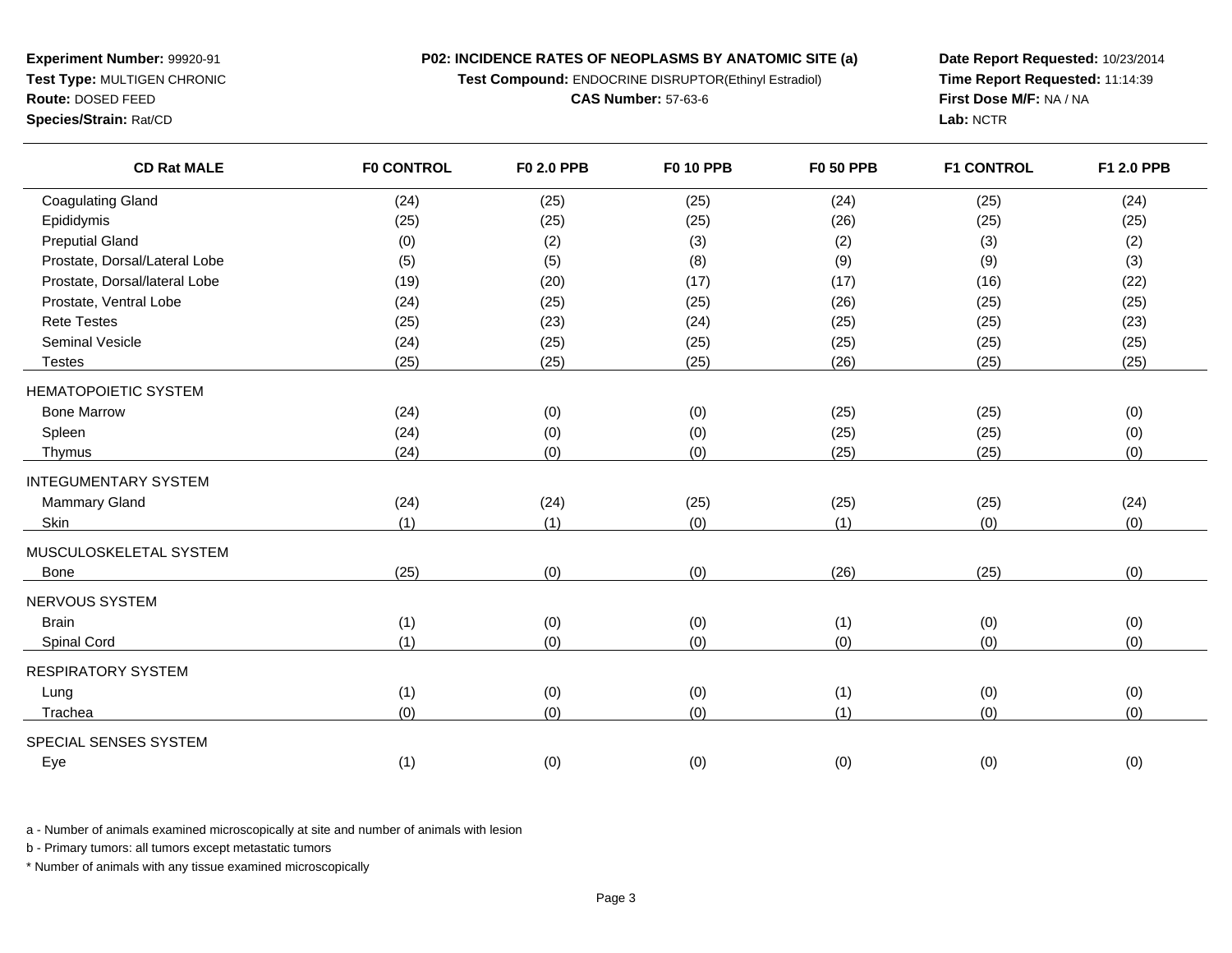| Experiment Number: 99920-91<br>Test Type: MULTIGEN CHRONIC<br>Route: DOSED FEED<br>Species/Strain: Rat/CD |                   | <b>P02: INCIDENCE RATES OF NEOPLASMS BY ANATOMIC SITE (a)</b><br>Test Compound: ENDOCRINE DISRUPTOR(Ethinyl Estradiol)<br><b>CAS Number: 57-63-6</b> |                  |                  | Date Report Requested: 10/23/2014<br>Time Report Requested: 11:14:39<br>First Dose M/F: NA / NA<br>Lab: NCTR |                   |
|-----------------------------------------------------------------------------------------------------------|-------------------|------------------------------------------------------------------------------------------------------------------------------------------------------|------------------|------------------|--------------------------------------------------------------------------------------------------------------|-------------------|
| <b>CD Rat MALE</b>                                                                                        | <b>FO CONTROL</b> | <b>FO 2.0 PPB</b>                                                                                                                                    | <b>F0 10 PPB</b> | <b>F0 50 PPB</b> | <b>F1 CONTROL</b>                                                                                            | <b>F1 2.0 PPB</b> |
| URINARY SYSTEM                                                                                            |                   |                                                                                                                                                      |                  |                  |                                                                                                              |                   |
| Kidney                                                                                                    | (24)              | (4)                                                                                                                                                  | (0)              | (25)             | (25)                                                                                                         | (2)               |
| Urinary Bladder                                                                                           | (1)               | (0)                                                                                                                                                  | (0)              |                  | (0)                                                                                                          | (0)               |

b - Primary tumors: all tumors except metastatic tumors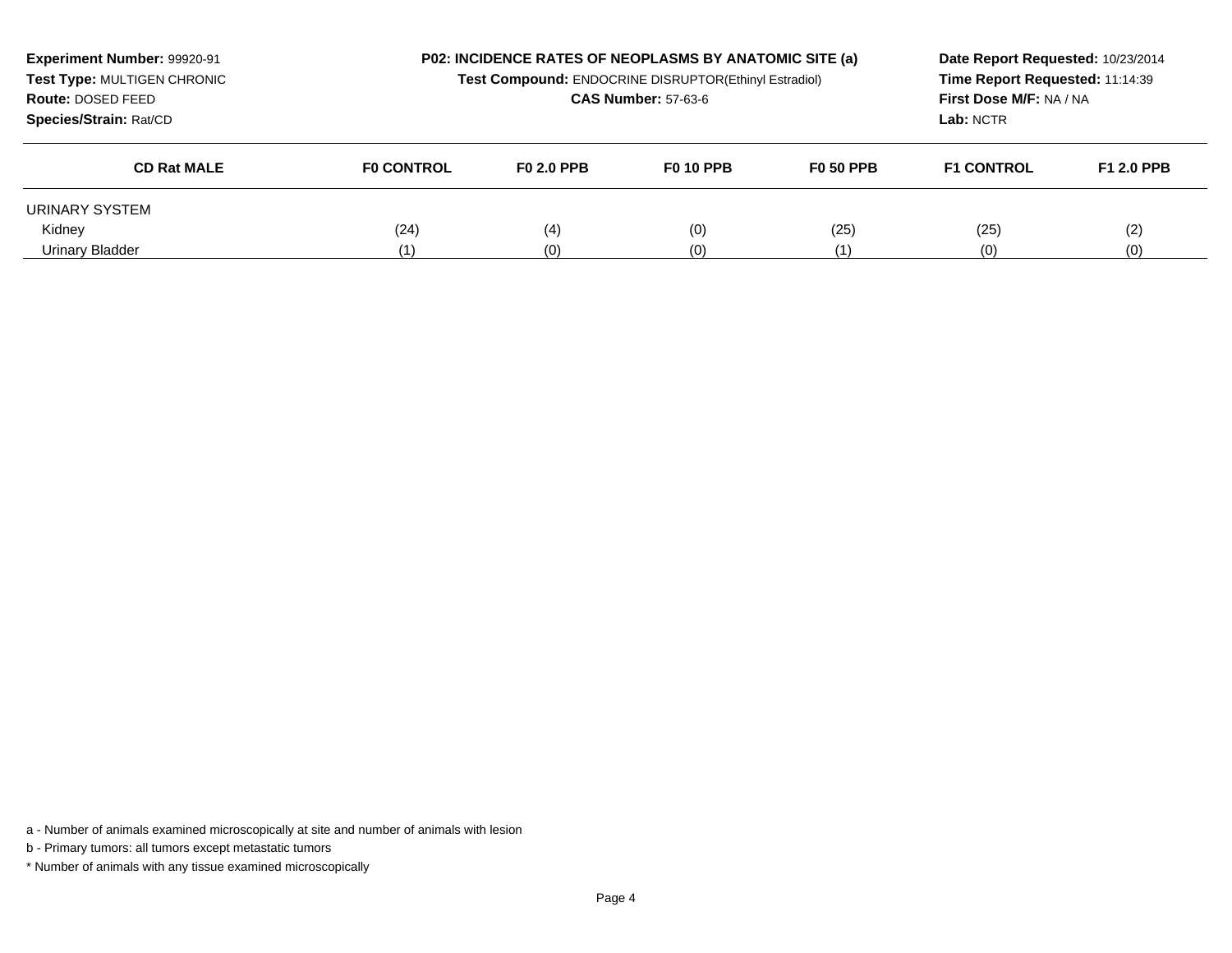**Test Compound:** ENDOCRINE DISRUPTOR(Ethinyl Estradiol)

**CAS Number:** 57-63-6

**Date Report Requested:** 10/23/2014**Time Report Requested:** 11:14:39**First Dose M/F:** NA / NA**Lab:** NCTR

| <b>CD Rat MALE</b>                      | <b>F1 10 PPB</b> | F1 50 PPB | <b>F2 CONTROL</b> | F2 2.0 PPB | <b>F2 10 PPB</b> | F2 50 PPB |
|-----------------------------------------|------------------|-----------|-------------------|------------|------------------|-----------|
| <b>Disposition Summary</b>              |                  |           |                   |            |                  |           |
| <b>Animals Initially In Study</b>       | 25               | 26        | 25                | 25         | 25               | 25        |
| <b>Early Deaths</b>                     |                  |           |                   |            |                  |           |
| <b>Natural Death</b>                    |                  |           |                   |            |                  |           |
| <b>Survivors</b>                        |                  |           |                   |            |                  |           |
| <b>Moribund Sacrifice</b>               |                  | 1         |                   |            |                  |           |
| <b>Terminal Sacrifice</b>               | 25               | 25        | 25                | 25         | 25               | 25        |
| <b>Animals Examined Microscopically</b> | 25               | 26        | 25                | 25         | 25               | 25        |
| ALIMENTARY SYSTEM                       |                  |           |                   |            |                  |           |
| Esophagus                               | (0)              | (1)       | (0)               | (0)        | (0)              | (0)       |
| Intestine Small, Ileum                  | (0)              | (0)       | (0)               | (1)        | (0)              | (0)       |
| Liver                                   | (1)              | (26)      | (25)              | (1)        | (1)              | (25)      |
| Mesentery                               | (1)              | (0)       | (0)               | (0)        | (0)              | (0)       |
| Oral Mucosa                             | (0)              | (1)       | (0)               | (0)        | (0)              | (0)       |
| Pancreas                                | (0)              | (1)       | (0)               | (0)        | (0)              | (0)       |
| CARDIOVASCULAR SYSTEM                   |                  |           |                   |            |                  |           |
| <b>Blood Vessel</b>                     | (0)              | (1)       | (0)               | (0)        | (0)              | (0)       |
| Heart                                   | (0)              | (1)       | (0)               | (0)        | (0)              | (0)       |
| <b>ENDOCRINE SYSTEM</b>                 |                  |           |                   |            |                  |           |
| <b>Adrenal Cortex</b>                   | (0)              | (26)      | (25)              | (0)        | (0)              | (25)      |
| Adrenal Medulla                         | (0)              | (26)      | (24)              | (0)        | (0)              | (25)      |
| <b>Pituitary Gland</b>                  | (0)              | (26)      | (23)              | (0)        | (0)              | (25)      |
| <b>Thyroid Gland</b>                    | (0)              | (26)      | (24)              | (0)        | (0)              | (25)      |

GENERAL BODY SYSTEM

**Experiment Number:** 99920-91**Test Type:** MULTIGEN CHRONIC

**Route:** DOSED FEED**Species/Strain:** Rat/CD

None

GENITAL SYSTEM

a - Number of animals examined microscopically at site and number of animals with lesion

b - Primary tumors: all tumors except metastatic tumors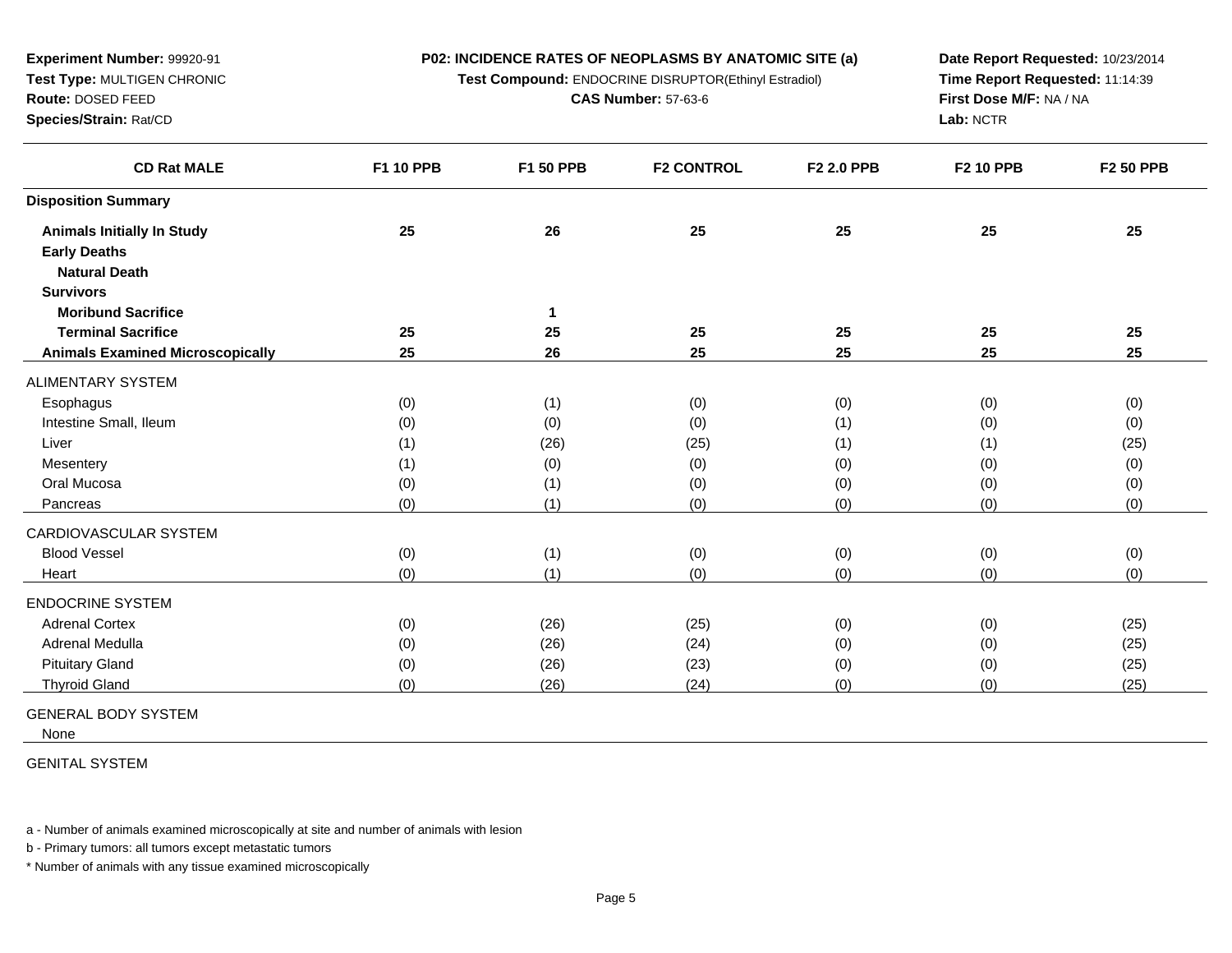**P02: INCIDENCE RATES OF NEOPLASMS BY ANATOMIC SITE (a)Test Compound:** ENDOCRINE DISRUPTOR(Ethinyl Estradiol)

**CAS Number:** 57-63-6

**Experiment Number:** 99920-91**Test Type:** MULTIGEN CHRONIC

# **Route:** DOSED FEED

**Species/Strain:** Rat/CD

**Date Report Requested:** 10/23/2014**Time Report Requested:** 11:14:39**First Dose M/F:** NA / NA**Lab:** NCTR

| <b>CD Rat MALE</b>            | <b>F1 10 PPB</b> | F1 50 PPB | <b>F2 CONTROL</b> | F2 2.0 PPB | <b>F2 10 PPB</b> | F2 50 PPB |
|-------------------------------|------------------|-----------|-------------------|------------|------------------|-----------|
| <b>Coagulating Gland</b>      | (25)             | (26)      | (25)              | (23)       | (25)             | (25)      |
| Epididymis                    | (25)             | (26)      | (25)              | (25)       | (25)             | (25)      |
| <b>Preputial Gland</b>        | (3)              | (1)       | (0)               | (2)        | (0)              | (0)       |
| Prostate, Dorsal/Lateral Lobe | (10)             | (4)       | (12)              | (11)       | (17)             | (13)      |
| Prostate, Dorsal/lateral Lobe | (15)             | (22)      | (13)              | (14)       | (8)              | (12)      |
| Prostate, Ventral Lobe        | (25)             | (26)      | (25)              | (25)       | (25)             | (25)      |
| <b>Rete Testes</b>            | (24)             | (25)      | (24)              | (24)       | (23)             | (25)      |
| <b>Seminal Vesicle</b>        | (25)             | (26)      | (25)              | (25)       | (25)             | (25)      |
| <b>Testes</b>                 | (25)             | (26)      | (25)              | (25)       | (25)             | (25)      |
| <b>HEMATOPOIETIC SYSTEM</b>   |                  |           |                   |            |                  |           |
| <b>Bone Marrow</b>            | (0)              | (26)      | (25)              | (0)        | (0)              | (25)      |
| Spleen                        | (0)              | (26)      | (25)              | (0)        | (0)              | (25)      |
| Thymus                        | (0)              | (26)      | (25)              | (1)        | (0)              | (25)      |
| <b>INTEGUMENTARY SYSTEM</b>   |                  |           |                   |            |                  |           |
| <b>Mammary Gland</b>          | (25)             | (26)      | (25)              | (25)       | (25)             | (25)      |
| Skin                          | (0)              | (1)       | (0)               | (0)        | (0)              | (0)       |
| MUSCULOSKELETAL SYSTEM        |                  |           |                   |            |                  |           |
| <b>Bone</b>                   | (0)              | (26)      | (25)              | (0)        | (0)              | (25)      |
| NERVOUS SYSTEM                |                  |           |                   |            |                  |           |
| <b>Brain</b>                  | (0)              | (1)       | (0)               | (0)        | (0)              | (0)       |
| Spinal Cord                   | (0)              | (1)       | (0)               | (0)        | (0)              | (0)       |
| <b>RESPIRATORY SYSTEM</b>     |                  |           |                   |            |                  |           |
| Lung                          | (0)              | (1)       | (0)               | (0)        | (0)              | (0)       |
| Trachea                       | (0)              | (1)       | (0)               | (0)        | (0)              | (0)       |
| SPECIAL SENSES SYSTEM         |                  |           |                   |            |                  |           |
| Eye                           | (0)              | (0)       | (0)               | (0)        | (0)              | (0)       |

a - Number of animals examined microscopically at site and number of animals with lesion

b - Primary tumors: all tumors except metastatic tumors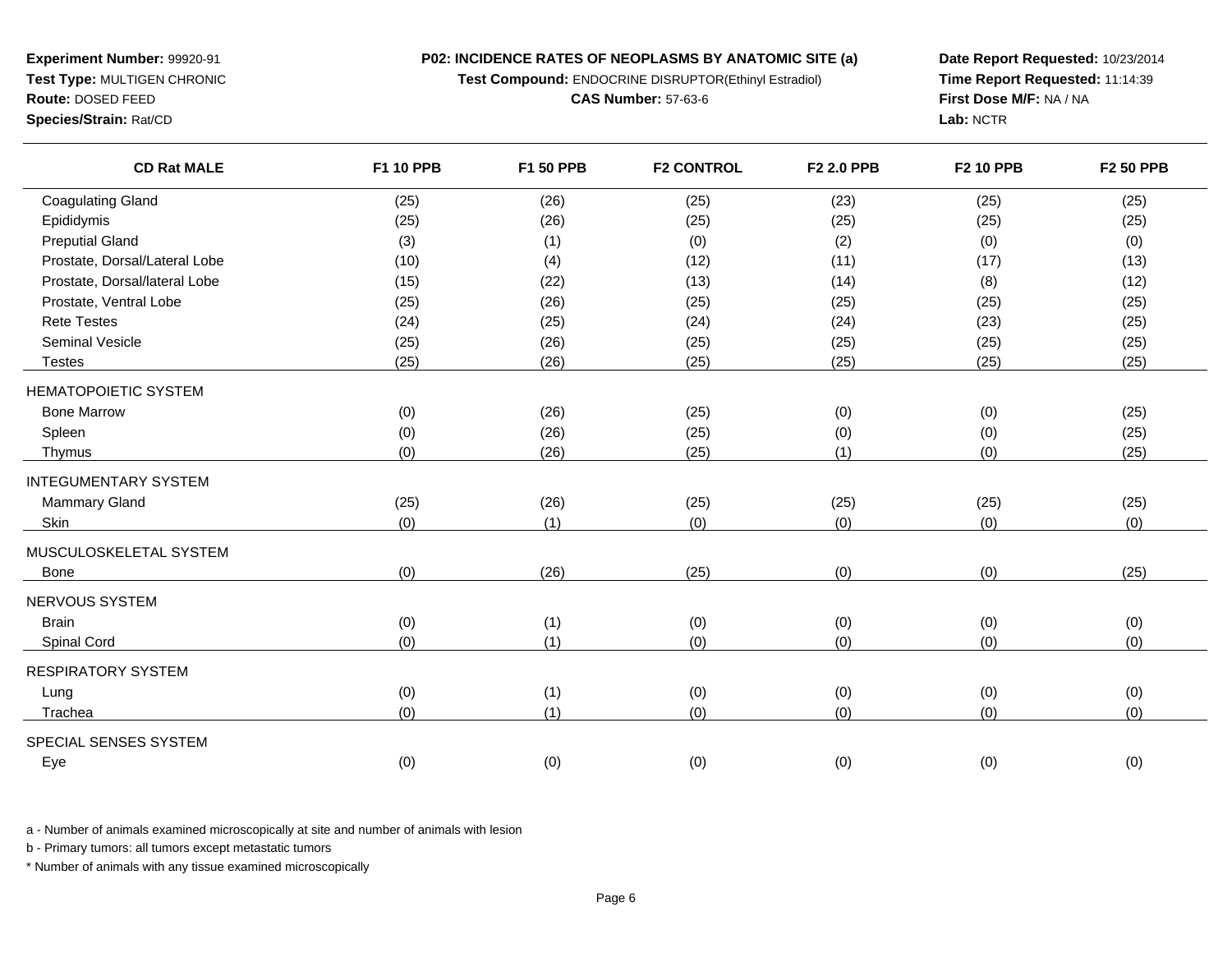| Experiment Number: 99920-91<br>Test Type: MULTIGEN CHRONIC<br>Route: DOSED FEED<br>Species/Strain: Rat/CD |                  | <b>P02: INCIDENCE RATES OF NEOPLASMS BY ANATOMIC SITE (a)</b><br>Test Compound: ENDOCRINE DISRUPTOR(Ethinyl Estradiol)<br><b>CAS Number: 57-63-6</b> |                   |                   | Date Report Requested: 10/23/2014<br>Time Report Requested: 11:14:39<br><b>First Dose M/F: NA / NA</b><br>Lab: NCTR |                  |
|-----------------------------------------------------------------------------------------------------------|------------------|------------------------------------------------------------------------------------------------------------------------------------------------------|-------------------|-------------------|---------------------------------------------------------------------------------------------------------------------|------------------|
| <b>CD Rat MALE</b>                                                                                        | <b>F1 10 PPB</b> | <b>F1 50 PPB</b>                                                                                                                                     | <b>F2 CONTROL</b> | <b>F2 2.0 PPB</b> | <b>F2 10 PPB</b>                                                                                                    | <b>F2 50 PPB</b> |
| URINARY SYSTEM                                                                                            |                  |                                                                                                                                                      |                   |                   |                                                                                                                     |                  |
| Kidney                                                                                                    | (25)             | (26)                                                                                                                                                 | (25)              | (0)               | (25)                                                                                                                | (25)             |
| Urinary Bladder                                                                                           | (0)              |                                                                                                                                                      | (0)               | (0)               | (0)                                                                                                                 | (0)              |

b - Primary tumors: all tumors except metastatic tumors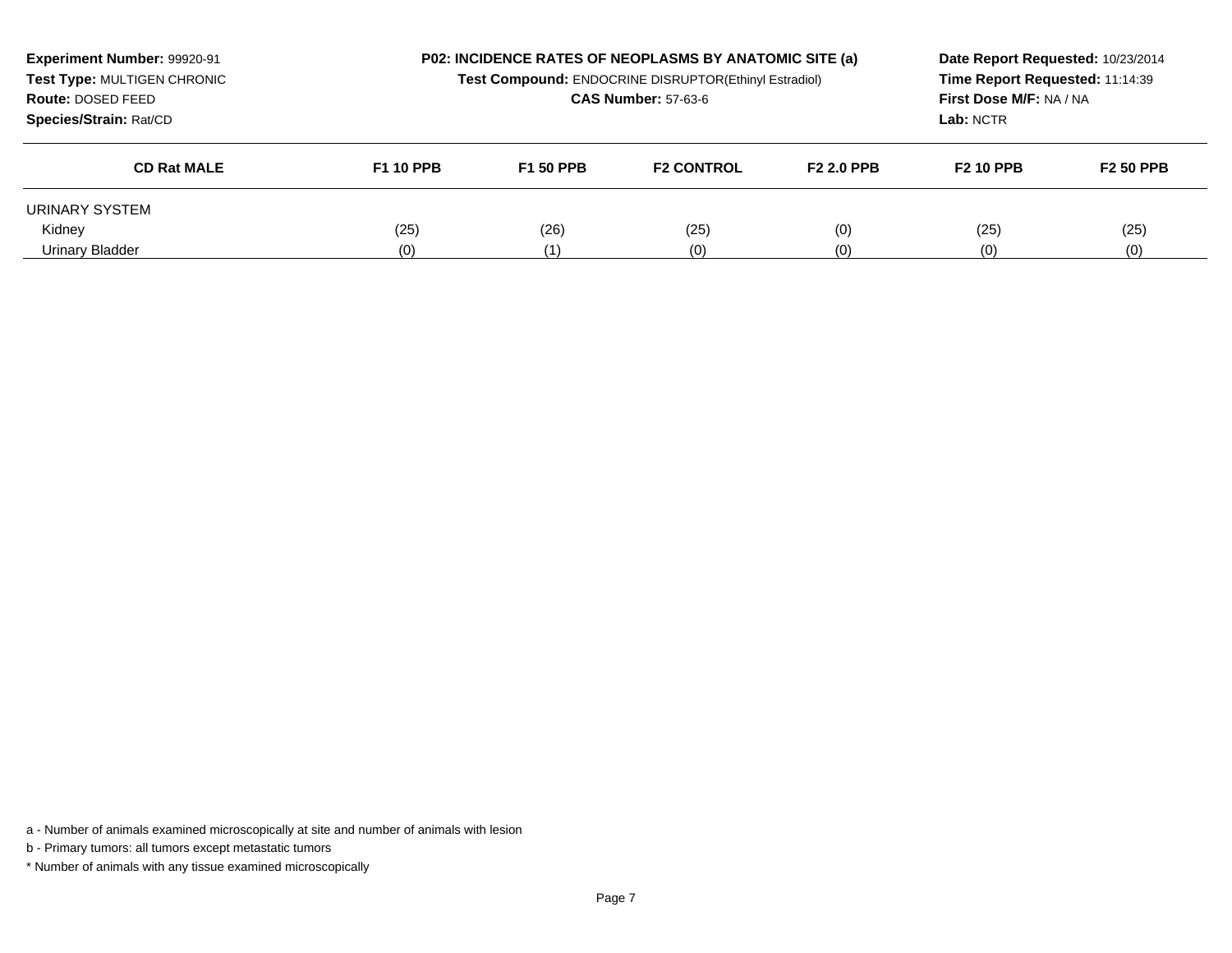**Test Compound:** ENDOCRINE DISRUPTOR(Ethinyl Estradiol)

**CAS Number:** 57-63-6

**Date Report Requested:** 10/23/2014**Time Report Requested:** 11:14:39**First Dose M/F:** NA / NA**Lab:** NCTR

| <b>CD Rat MALE</b>                      | <b>F3 CONTROL</b> | <b>F3/2PPB TO CTRL</b> | F3/10PPB TO CTRL | <b>F3/50PPB TO CTRL</b> | <b>F4 CONTROL</b> | <b>F4/2PPB TO CTRL</b> |
|-----------------------------------------|-------------------|------------------------|------------------|-------------------------|-------------------|------------------------|
| <b>Disposition Summary</b>              |                   |                        |                  |                         |                   |                        |
| <b>Animals Initially In Study</b>       | 25                | 25                     | 25               | 25                      | 25                | 25                     |
| <b>Early Deaths</b>                     |                   |                        |                  |                         |                   |                        |
| <b>Natural Death</b>                    |                   |                        |                  |                         |                   |                        |
| <b>Survivors</b>                        |                   |                        |                  |                         |                   |                        |
| <b>Moribund Sacrifice</b>               |                   |                        |                  |                         |                   |                        |
| <b>Terminal Sacrifice</b>               | 25                | 25                     | 25               | 25                      | 25                | 25                     |
| <b>Animals Examined Microscopically</b> | 25                | 25                     | 25               | 25                      | 25                | 25                     |
| ALIMENTARY SYSTEM                       |                   |                        |                  |                         |                   |                        |
| Esophagus                               | (0)               | (0)                    | (0)              | (0)                     | (0)               | (0)                    |
| Intestine Small, Ileum                  | (0)               | (0)                    | (0)              | (0)                     | (0)               | (0)                    |
| Liver                                   | (25)              | (0)                    | (1)              | (25)                    | (25)              | (1)                    |
| Mesentery                               | (0)               | (0)                    | (0)              | (1)                     | (0)               | (0)                    |
| Oral Mucosa                             | (0)               | (0)                    | (0)              | (0)                     | (0)               | (0)                    |
| Pancreas                                | (0)               | (0)                    | (0)              | (0)                     | (0)               | (0)                    |
| CARDIOVASCULAR SYSTEM                   |                   |                        |                  |                         |                   |                        |
| <b>Blood Vessel</b>                     | (0)               | (0)                    | (0)              | (0)                     | (0)               | (0)                    |
| Heart                                   | (0)               | (0)                    | (0)              | (0)                     | (0)               | (0)                    |
| <b>ENDOCRINE SYSTEM</b>                 |                   |                        |                  |                         |                   |                        |
| <b>Adrenal Cortex</b>                   | (25)              | (0)                    | (0)              | (25)                    | (25)              | (0)                    |
| Adrenal Medulla                         | (24)              | (0)                    | (0)              | (25)                    | (25)              | (0)                    |
| <b>Pituitary Gland</b>                  | (25)              | (0)                    | (0)              | (25)                    | (25)              | (0)                    |
| <b>Thyroid Gland</b>                    | (25)              | (0)                    | (0)              | (25)                    | (25)              | (0)                    |
|                                         |                   |                        |                  |                         |                   |                        |

GENERAL BODY SYSTEM

**Experiment Number:** 99920-91**Test Type:** MULTIGEN CHRONIC

**Route:** DOSED FEED**Species/Strain:** Rat/CD

None

GENITAL SYSTEM

a - Number of animals examined microscopically at site and number of animals with lesion

b - Primary tumors: all tumors except metastatic tumors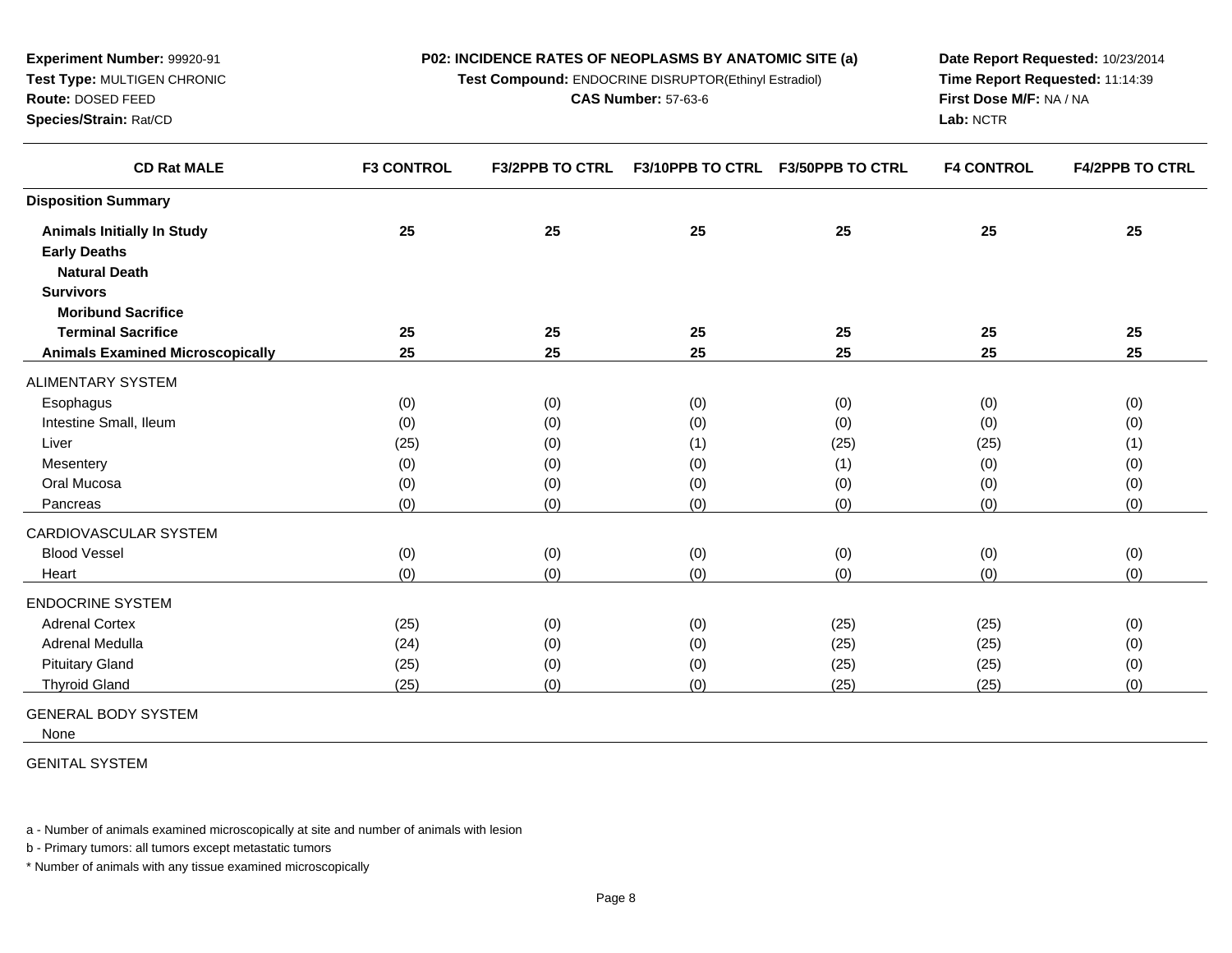**Test Compound:** ENDOCRINE DISRUPTOR(Ethinyl Estradiol)

**CAS Number:** 57-63-6

**Date Report Requested:** 10/23/2014**Time Report Requested:** 11:14:39**First Dose M/F:** NA / NA**Lab:** NCTR

| <b>CD Rat MALE</b>            | <b>F3 CONTROL</b> | <b>F3/2PPB TO CTRL</b> | <b>F3/10PPB TO CTRL</b> | <b>F3/50PPB TO CTRL</b> | <b>F4 CONTROL</b> | <b>F4/2PPB TO CTRL</b> |
|-------------------------------|-------------------|------------------------|-------------------------|-------------------------|-------------------|------------------------|
| <b>Coagulating Gland</b>      | (25)              | (25)                   | (25)                    | (25)                    | (25)              | (25)                   |
| Epididymis                    | (25)              | (25)                   | (25)                    | (25)                    | (25)              | (25)                   |
| <b>Preputial Gland</b>        | (0)               | (0)                    | (2)                     | (1)                     | (0)               | (2)                    |
| Prostate, Dorsal/Lateral Lobe | (9)               | (12)                   | (8)                     | (9)                     | (6)               | (7)                    |
| Prostate, Dorsal/lateral Lobe | (16)              | (13)                   | (17)                    | (16)                    | (19)              | (18)                   |
| Prostate, Ventral Lobe        | (25)              | (25)                   | (25)                    | (25)                    | (25)              | (25)                   |
| <b>Rete Testes</b>            | (25)              | (24)                   | (25)                    | (25)                    | (25)              | (24)                   |
| <b>Seminal Vesicle</b>        | (25)              | (25)                   | (25)                    | (25)                    | (25)              | (25)                   |
| <b>Testes</b>                 | (25)              | (25)                   | (25)                    | (25)                    | (25)              | (25)                   |
| <b>HEMATOPOIETIC SYSTEM</b>   |                   |                        |                         |                         |                   |                        |
| <b>Bone Marrow</b>            | (25)              | (0)                    | (0)                     | (25)                    | (25)              | (0)                    |
| Spleen                        | (25)              | (0)                    | (0)                     | (25)                    | (25)              | (0)                    |
| Thymus                        | (24)              | (0)                    | (0)                     | (25)                    | (25)              | (0)                    |
| <b>INTEGUMENTARY SYSTEM</b>   |                   |                        |                         |                         |                   |                        |
| <b>Mammary Gland</b>          | (25)              | (25)                   | (24)                    | (24)                    | (25)              | (25)                   |
| Skin                          | (0)               | (0)                    | (0)                     | (0)                     | (0)               | (0)                    |
| MUSCULOSKELETAL SYSTEM        |                   |                        |                         |                         |                   |                        |
| <b>Bone</b>                   | (25)              | (0)                    | (0)                     | (25)                    | (25)              | (0)                    |
| NERVOUS SYSTEM                |                   |                        |                         |                         |                   |                        |
| <b>Brain</b>                  | (0)               | (0)                    | (0)                     | (0)                     | (0)               | (0)                    |
| Spinal Cord                   | (0)               | (0)                    | (0)                     | (0)                     | (0)               | (0)                    |
| <b>RESPIRATORY SYSTEM</b>     |                   |                        |                         |                         |                   |                        |
| Lung                          | (0)               | (0)                    | (0)                     | (0)                     | (0)               | (0)                    |
| Trachea                       | (0)               | (0)                    | (0)                     | (0)                     | (0)               | (0)                    |
| SPECIAL SENSES SYSTEM         |                   |                        |                         |                         |                   |                        |
| Eye                           | (0)               | (0)                    | (0)                     | (0)                     | (0)               | (0)                    |

a - Number of animals examined microscopically at site and number of animals with lesion

b - Primary tumors: all tumors except metastatic tumors

\* Number of animals with any tissue examined microscopically

# **Experiment Number:** 99920-91 **Test Type:** MULTIGEN CHRONIC**Route:** DOSED FEED

**Species/Strain:** Rat/CD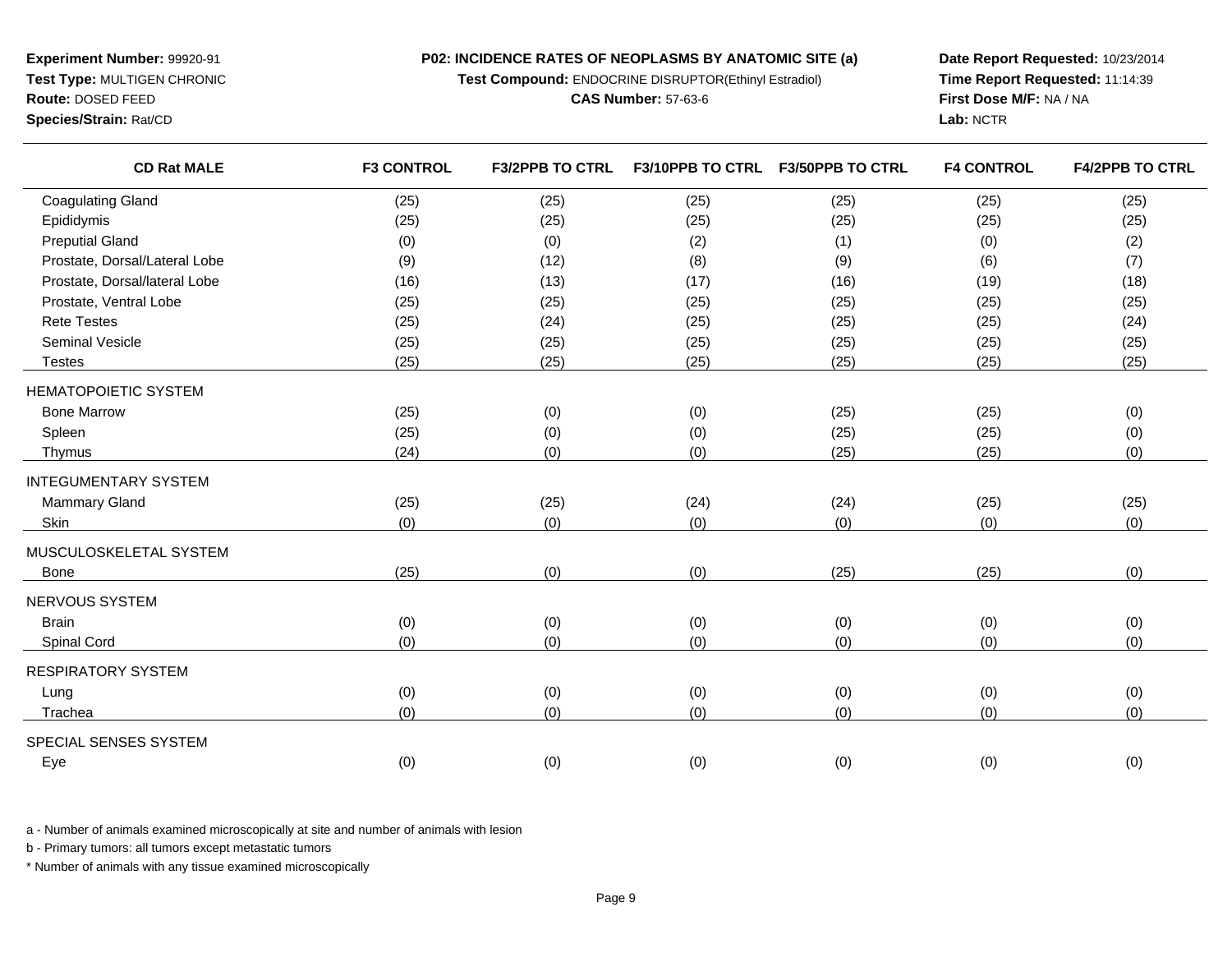| Experiment Number: 99920-91<br>Test Type: MULTIGEN CHRONIC<br>Route: DOSED FEED<br>Species/Strain: Rat/CD | <b>P02: INCIDENCE RATES OF NEOPLASMS BY ANATOMIC SITE (a)</b><br>Test Compound: ENDOCRINE DISRUPTOR(Ethinyl Estradiol)<br><b>CAS Number: 57-63-6</b> |                        |                         | Time Report Requested: 11:14:39<br>First Dose M/F: NA / NA<br>Lab: NCTR | Date Report Requested: 10/23/2014 |                        |
|-----------------------------------------------------------------------------------------------------------|------------------------------------------------------------------------------------------------------------------------------------------------------|------------------------|-------------------------|-------------------------------------------------------------------------|-----------------------------------|------------------------|
| <b>CD Rat MALE</b>                                                                                        | <b>F3 CONTROL</b>                                                                                                                                    | <b>F3/2PPB TO CTRL</b> | <b>F3/10PPB TO CTRL</b> | <b>F3/50PPB TO CTRL</b>                                                 | <b>F4 CONTROL</b>                 | <b>F4/2PPB TO CTRL</b> |
| URINARY SYSTEM                                                                                            |                                                                                                                                                      |                        |                         |                                                                         |                                   |                        |
| Kidney                                                                                                    | (25)                                                                                                                                                 | (0)                    | (2)                     | (25)                                                                    | (25)                              | (0)                    |
| Urinary Bladder                                                                                           | (0)                                                                                                                                                  | (0)                    | (0)                     | (0)                                                                     | (0)                               | (0)                    |

b - Primary tumors: all tumors except metastatic tumors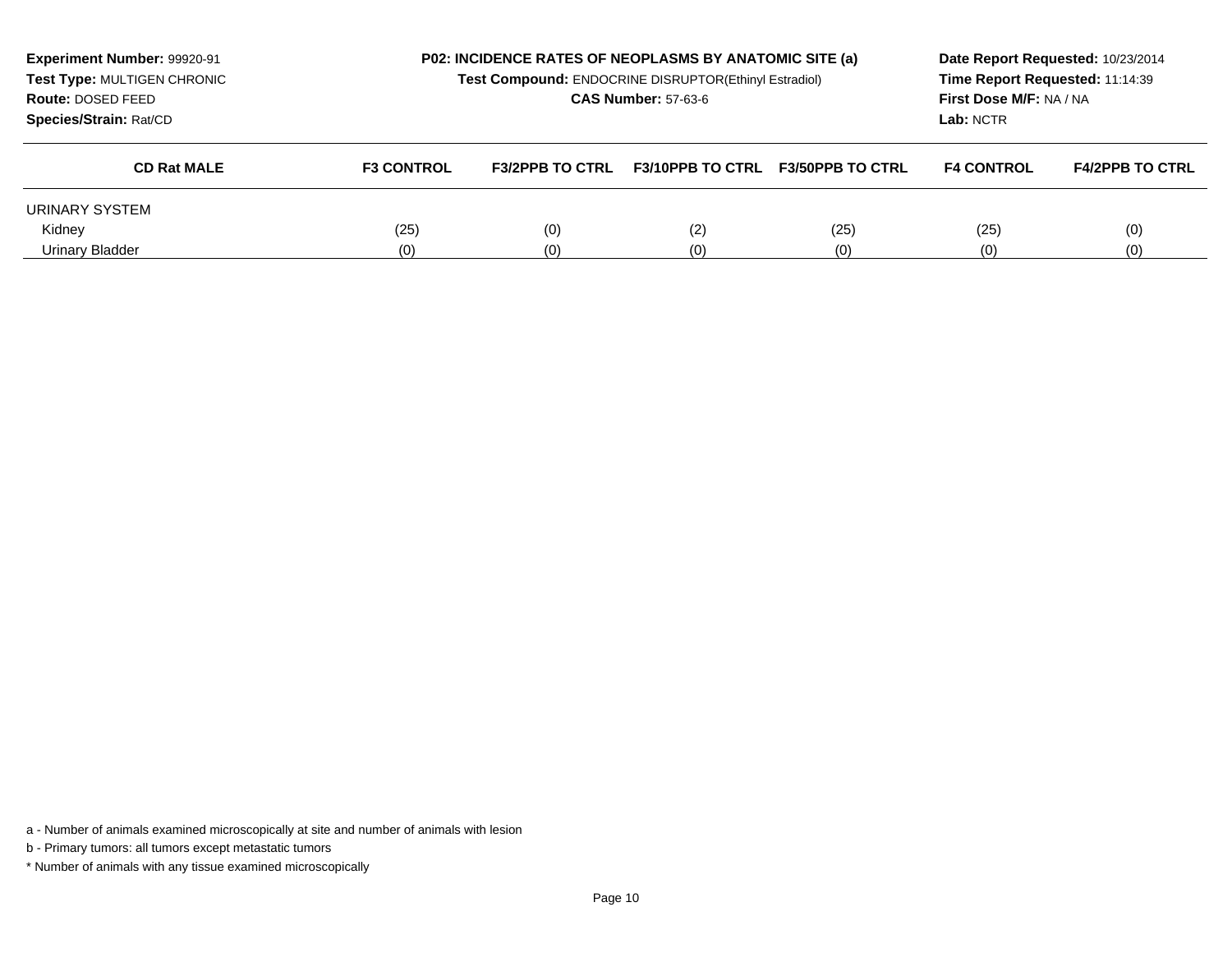**Experiment Number:** 99920-91 **Test Type:** MULTIGEN CHRONIC**Route:** DOSED FEED

#### **Species/Strain:** Rat/CD

# **P02: INCIDENCE RATES OF NEOPLASMS BY ANATOMIC SITE (a)**

**Test Compound:** ENDOCRINE DISRUPTOR(Ethinyl Estradiol)

**CAS Number:** 57-63-6

**Date Report Requested:** 10/23/2014**Time Report Requested:** 11:14:39**First Dose M/F:** NA / NA**Lab:** NCTR

| <b>CD Rat MALE</b>                      | <b>F4/10PPB TO CTRL</b> | <b>F4/50PPB TO CTRL</b> |
|-----------------------------------------|-------------------------|-------------------------|
| <b>Disposition Summary</b>              |                         |                         |
| <b>Animals Initially In Study</b>       | 26                      | 25                      |
| <b>Early Deaths</b>                     |                         |                         |
| <b>Natural Death</b>                    |                         |                         |
| <b>Survivors</b>                        |                         |                         |
| <b>Moribund Sacrifice</b>               | 1                       |                         |
| <b>Terminal Sacrifice</b>               | 25                      | 25                      |
| <b>Animals Examined Microscopically</b> | 26                      | 25                      |
| <b>ALIMENTARY SYSTEM</b>                |                         |                         |
| Esophagus                               | (1)                     | (0)                     |
| Intestine Small, Ileum                  | (0)                     | (0)                     |
| Liver                                   | (2)                     | (25)                    |
| Mesentery                               | (0)                     | (0)                     |
| Oral Mucosa                             | (0)                     | (0)                     |
| Pancreas                                | (1)                     | (0)                     |
| <b>CARDIOVASCULAR SYSTEM</b>            |                         |                         |
| <b>Blood Vessel</b>                     | (1)                     | (0)                     |
| Heart                                   | (1)                     | (0)                     |
| <b>ENDOCRINE SYSTEM</b>                 |                         |                         |
| <b>Adrenal Cortex</b>                   | (1)                     | (25)                    |
| Adrenal Medulla                         | (1)                     | (25)                    |
| <b>Pituitary Gland</b>                  | (2)                     | (25)                    |
| <b>Thyroid Gland</b>                    | (0)                     | (25)                    |

GENERAL BODY SYSTEM

None

GENITAL SYSTEM

a - Number of animals examined microscopically at site and number of animals with lesion

b - Primary tumors: all tumors except metastatic tumors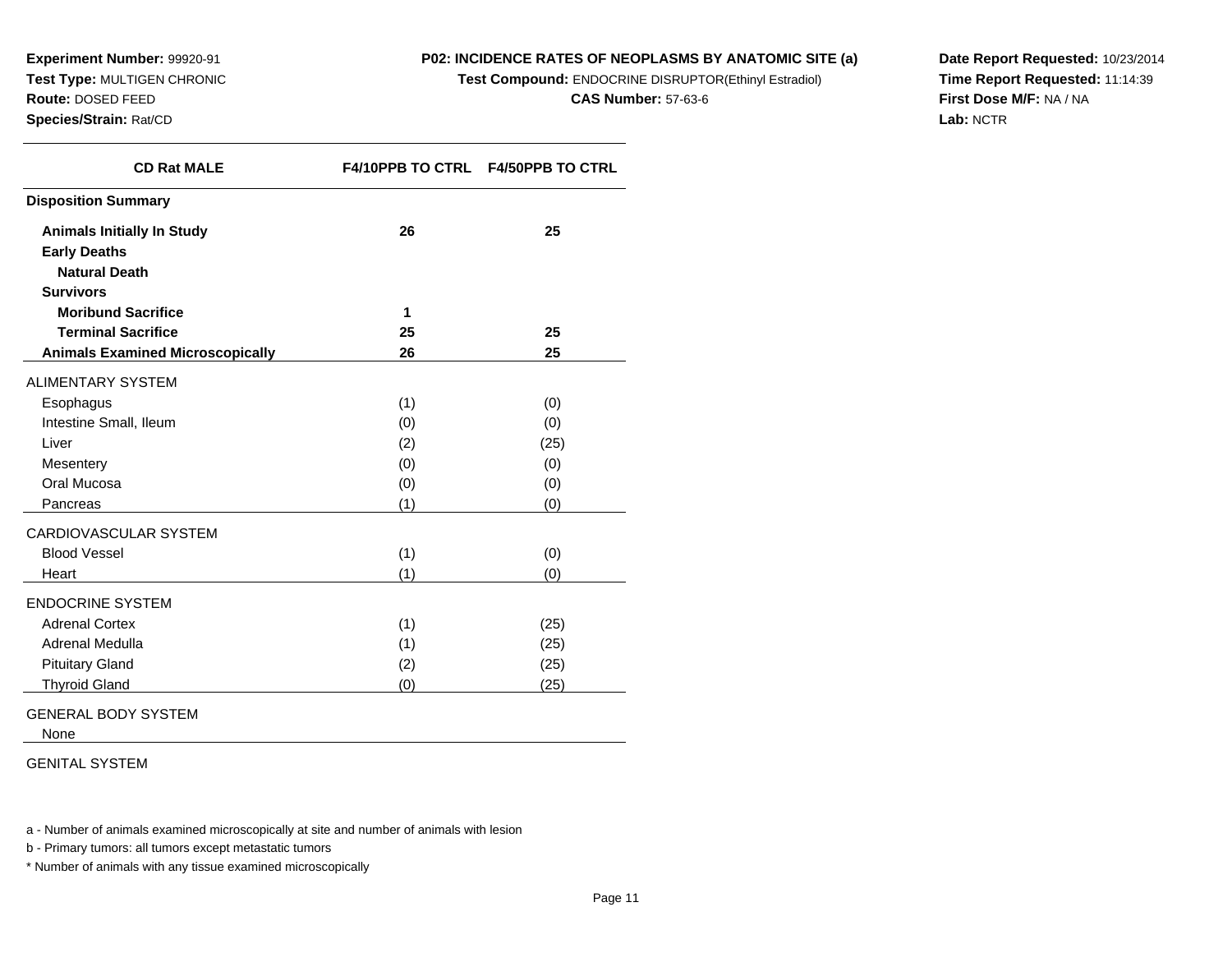**Experiment Number:** 99920-91 **Test Type:** MULTIGEN CHRONIC**Route:** DOSED FEED**Species/Strain:** Rat/CD

# **P02: INCIDENCE RATES OF NEOPLASMS BY ANATOMIC SITE (a)**

**Test Compound:** ENDOCRINE DISRUPTOR(Ethinyl Estradiol)

**CAS Number:** 57-63-6

**Date Report Requested:** 10/23/2014**Time Report Requested:** 11:14:39**First Dose M/F:** NA / NA**Lab:** NCTR

| <b>CD Rat MALE</b>            | <b>F4/10PPB TO CTRL</b> | <b>F4/50PPB TO CTRL</b> |
|-------------------------------|-------------------------|-------------------------|
| <b>Coagulating Gland</b>      | (26)                    | (24)                    |
| Epididymis                    | (26)                    | (25)                    |
| <b>Preputial Gland</b>        | (1)                     | (0)                     |
| Prostate, Dorsal/Lateral Lobe | (10)                    | (6)                     |
| Prostate, Dorsal/lateral Lobe | (16)                    | (19)                    |
| Prostate, Ventral Lobe        | (26)                    | (25)                    |
| <b>Rete Testes</b>            | (26)                    | (25)                    |
| Seminal Vesicle               | (26)                    | (25)                    |
| <b>Testes</b>                 | (26)                    | (25)                    |
| <b>HEMATOPOIETIC SYSTEM</b>   |                         |                         |
| <b>Bone Marrow</b>            | (1)                     | (25)                    |
| Spleen                        | (1)                     | (25)                    |
| Thymus                        | (1)                     | (25)                    |
| <b>INTEGUMENTARY SYSTEM</b>   |                         |                         |
| <b>Mammary Gland</b>          | (25)                    | (25)                    |
| Skin                          | (1)                     | (0)                     |
| MUSCULOSKELETAL SYSTEM        |                         |                         |
| Bone                          | (1)                     | (25)                    |
| NERVOUS SYSTEM                |                         |                         |
| <b>Brain</b>                  | (1)                     | (0)                     |
| Spinal Cord                   | (1)                     | (0)                     |
| <b>RESPIRATORY SYSTEM</b>     |                         |                         |
| Lung                          | (1)                     | (0)                     |
| Trachea                       | (1)                     | (0)                     |
| SPECIAL SENSES SYSTEM         |                         |                         |
| Eye                           | (0)                     | (0)                     |

a - Number of animals examined microscopically at site and number of animals with lesion

b - Primary tumors: all tumors except metastatic tumors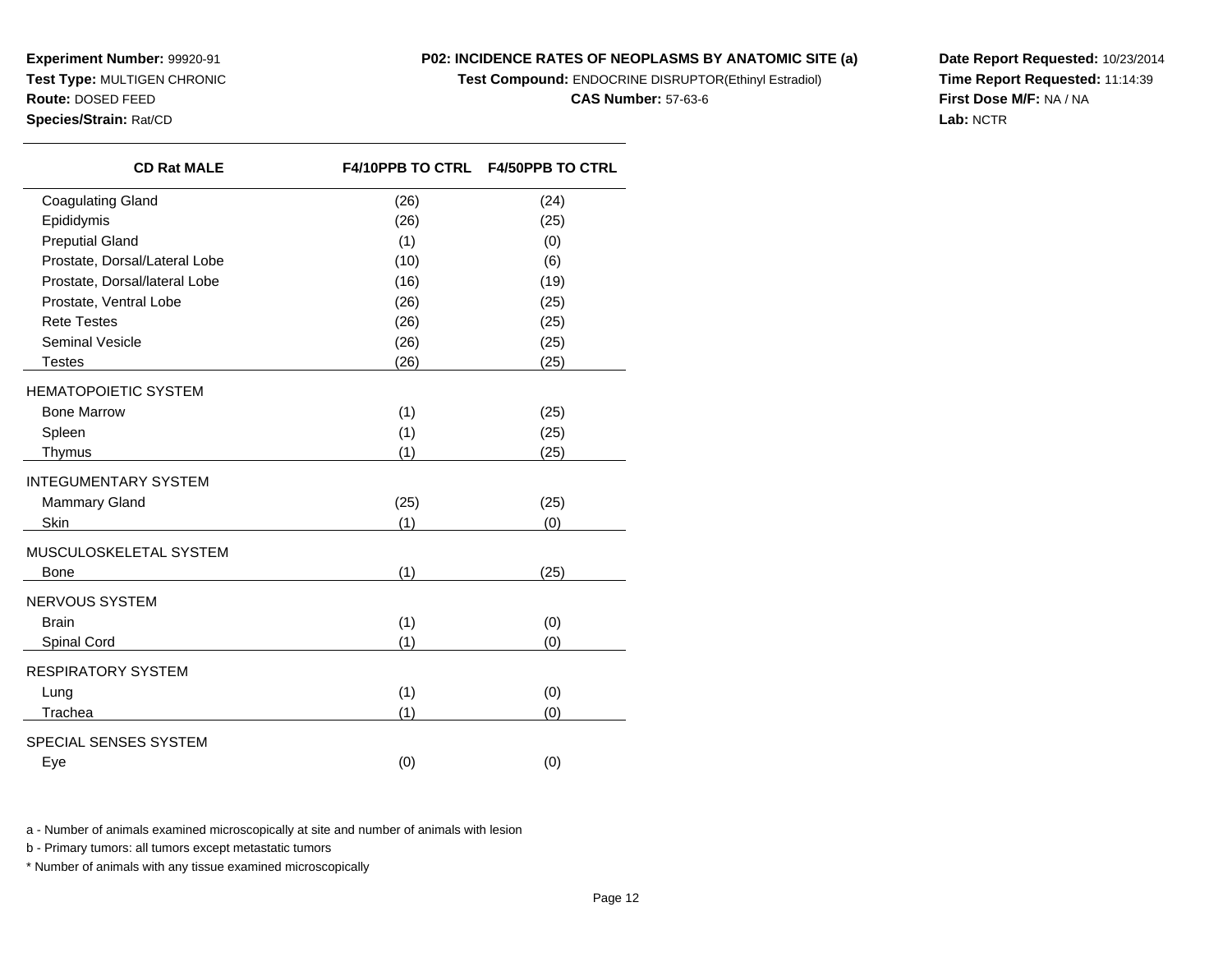**Experiment Number:** 99920-91 **Test Type:** MULTIGEN CHRONIC**Route:** DOSED FEED**Species/Strain:** Rat/CD

# **P02: INCIDENCE RATES OF NEOPLASMS BY ANATOMIC SITE (a)**

**Test Compound:** ENDOCRINE DISRUPTOR(Ethinyl Estradiol)

**CAS Number:** 57-63-6

**Date Report Requested:** 10/23/2014**Time Report Requested:** 11:14:39**First Dose M/F:** NA / NA**Lab:** NCTR

| <b>CD Rat MALE</b> | F4/10PPB TO CTRL F4/50PPB TO CTRL |
|--------------------|-----------------------------------|
| URINARY SYSTEM     |                                   |
| Kidney             | (25)                              |
| Urinary Bladder    | Ό١                                |

a - Number of animals examined microscopically at site and number of animals with lesion

b - Primary tumors: all tumors except metastatic tumors

\* Number of animals with any tissue examined microscopically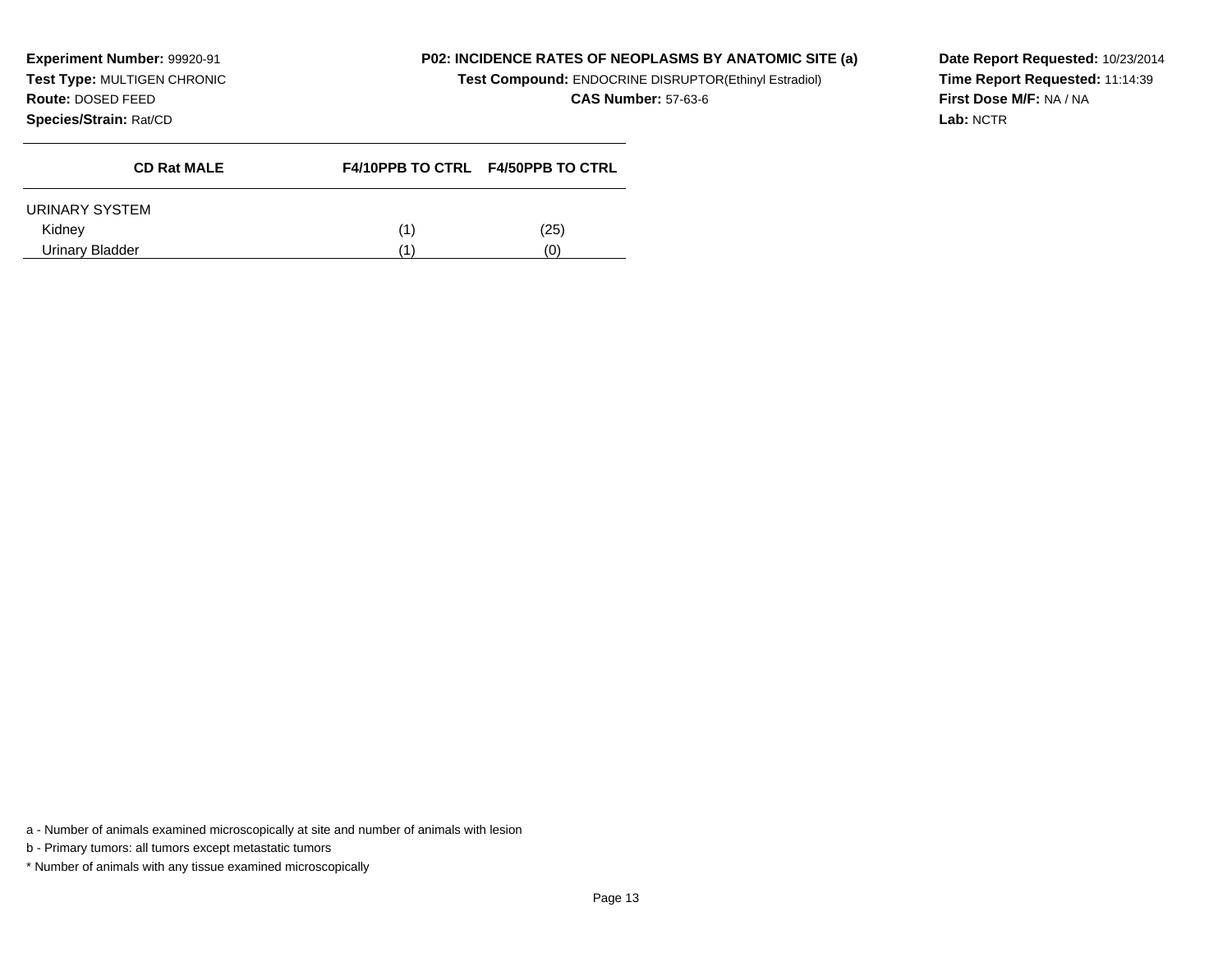| <b>Experiment Number: 99920-91</b><br>Test Type: MULTIGEN CHRONIC<br>Route: DOSED FEED<br>Species/Strain: Rat/CD |                   | <b>P02: INCIDENCE RATES OF NEOPLASMS BY ANATOMIC SITE (a)</b><br>Date Report Requested: 10/23/2014<br>Time Report Requested: 11:14:39<br>Test Compound: ENDOCRINE DISRUPTOR(Ethinyl Estradiol)<br>First Dose M/F: NA / NA<br><b>CAS Number: 57-63-6</b><br>Lab: NCTR |                  |                  |                   |                   |
|------------------------------------------------------------------------------------------------------------------|-------------------|----------------------------------------------------------------------------------------------------------------------------------------------------------------------------------------------------------------------------------------------------------------------|------------------|------------------|-------------------|-------------------|
| <b>CD Rat MALE</b>                                                                                               | <b>FO CONTROL</b> | <b>F0 2.0 PPB</b>                                                                                                                                                                                                                                                    | <b>F0 10 PPB</b> | <b>F0 50 PPB</b> | <b>F1 CONTROL</b> | <b>F1 2.0 PPB</b> |
| <b>Tumor Summary for MALE</b>                                                                                    |                   |                                                                                                                                                                                                                                                                      |                  |                  |                   |                   |
| <b>Total Animals with Primary Neoplasms (b)</b><br><b>Total Primary Neoplasms</b>                                |                   |                                                                                                                                                                                                                                                                      |                  |                  |                   |                   |
| <b>Total Animals with Benign Neoplasms</b><br><b>Total Benign Neoplasms</b>                                      |                   |                                                                                                                                                                                                                                                                      |                  |                  |                   |                   |
| <b>Total Animals with Malignant Neoplasms</b><br><b>Total Malignant Neoplasms</b>                                |                   |                                                                                                                                                                                                                                                                      |                  |                  |                   |                   |
| <b>Total Animals with Metastatic Neoplasms</b><br><b>Total Metastatic Neoplasms</b>                              |                   |                                                                                                                                                                                                                                                                      |                  |                  |                   |                   |
| <b>Total Animals with Malignant Neoplasms</b><br><b>Uncertain Primary Site</b>                                   |                   |                                                                                                                                                                                                                                                                      |                  |                  |                   |                   |
| Total Animals with Neoplasms Uncertain -<br><b>Benign or Malignant</b>                                           |                   |                                                                                                                                                                                                                                                                      |                  |                  |                   |                   |
| <b>Total Uncertain Neoplasms</b>                                                                                 |                   |                                                                                                                                                                                                                                                                      |                  |                  |                   |                   |

b - Primary tumors: all tumors except metastatic tumors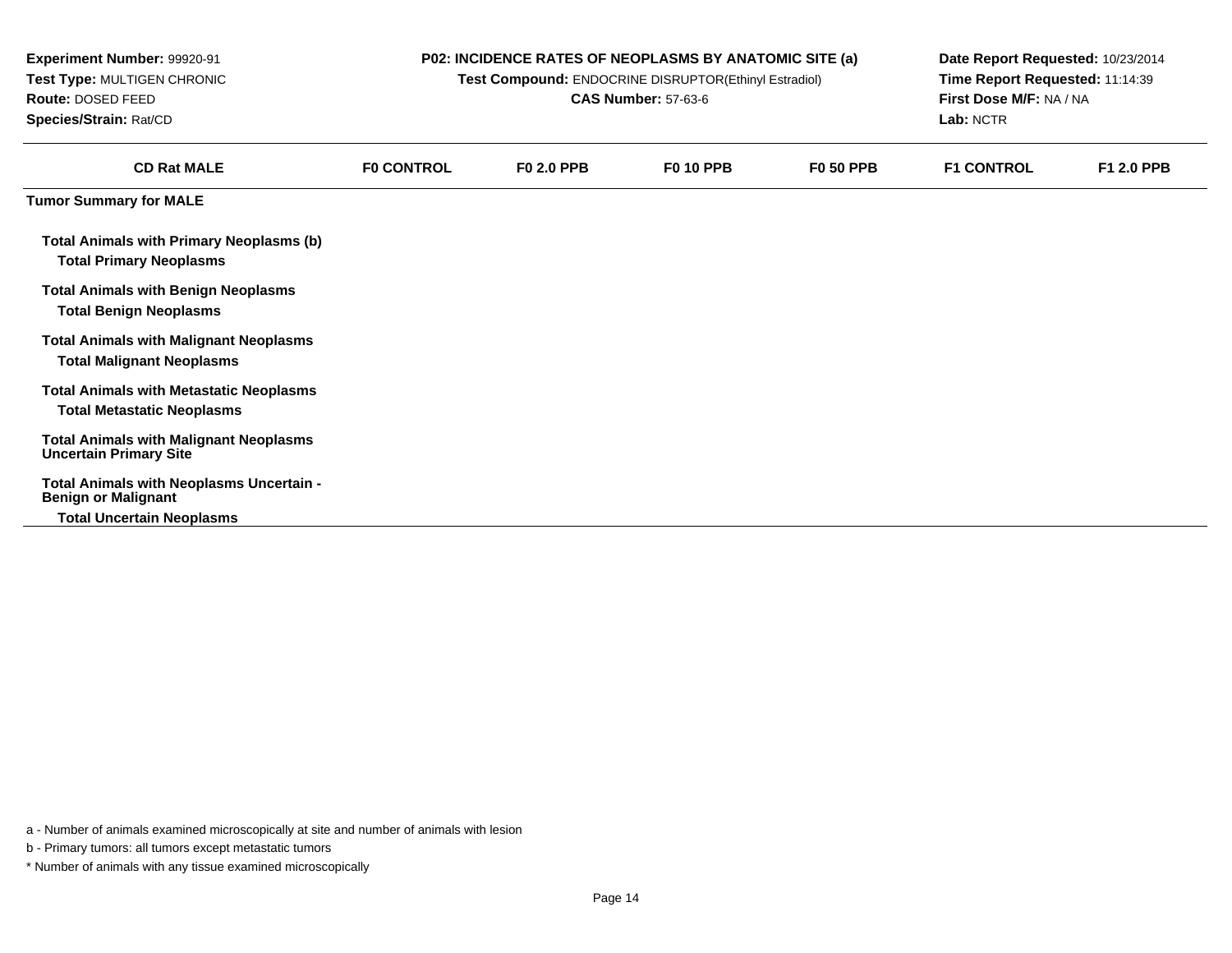| Experiment Number: 99920-91<br>Test Type: MULTIGEN CHRONIC<br>Route: DOSED FEED<br>Species/Strain: Rat/CD |                  | P02: INCIDENCE RATES OF NEOPLASMS BY ANATOMIC SITE (a)<br>Test Compound: ENDOCRINE DISRUPTOR(Ethinyl Estradiol)<br><b>CAS Number: 57-63-6</b> | Date Report Requested: 10/23/2014<br>Time Report Requested: 11:14:39<br>First Dose M/F: NA / NA<br>Lab: NCTR |                   |                  |                  |
|-----------------------------------------------------------------------------------------------------------|------------------|-----------------------------------------------------------------------------------------------------------------------------------------------|--------------------------------------------------------------------------------------------------------------|-------------------|------------------|------------------|
| <b>CD Rat MALE</b>                                                                                        | <b>F1 10 PPB</b> | <b>F1 50 PPB</b>                                                                                                                              | <b>F2 CONTROL</b>                                                                                            | <b>F2 2.0 PPB</b> | <b>F2 10 PPB</b> | <b>F2 50 PPB</b> |
| <b>Tumor Summary for MALE</b>                                                                             |                  |                                                                                                                                               |                                                                                                              |                   |                  |                  |
| <b>Total Animals with Primary Neoplasms (b)</b><br><b>Total Primary Neoplasms</b>                         |                  |                                                                                                                                               |                                                                                                              |                   |                  |                  |
| <b>Total Animals with Benign Neoplasms</b><br><b>Total Benign Neoplasms</b>                               |                  |                                                                                                                                               |                                                                                                              |                   |                  |                  |
| <b>Total Animals with Malignant Neoplasms</b><br><b>Total Malignant Neoplasms</b>                         |                  |                                                                                                                                               |                                                                                                              |                   |                  |                  |
| <b>Total Animals with Metastatic Neoplasms</b><br><b>Total Metastatic Neoplasms</b>                       |                  |                                                                                                                                               |                                                                                                              |                   |                  |                  |
| <b>Total Animals with Malignant Neoplasms</b><br><b>Uncertain Primary Site</b>                            |                  |                                                                                                                                               |                                                                                                              |                   |                  |                  |
| Total Animals with Neoplasms Uncertain -<br><b>Benign or Malignant</b>                                    |                  |                                                                                                                                               |                                                                                                              |                   |                  |                  |
| <b>Total Uncertain Neoplasms</b>                                                                          |                  |                                                                                                                                               |                                                                                                              |                   |                  |                  |

b - Primary tumors: all tumors except metastatic tumors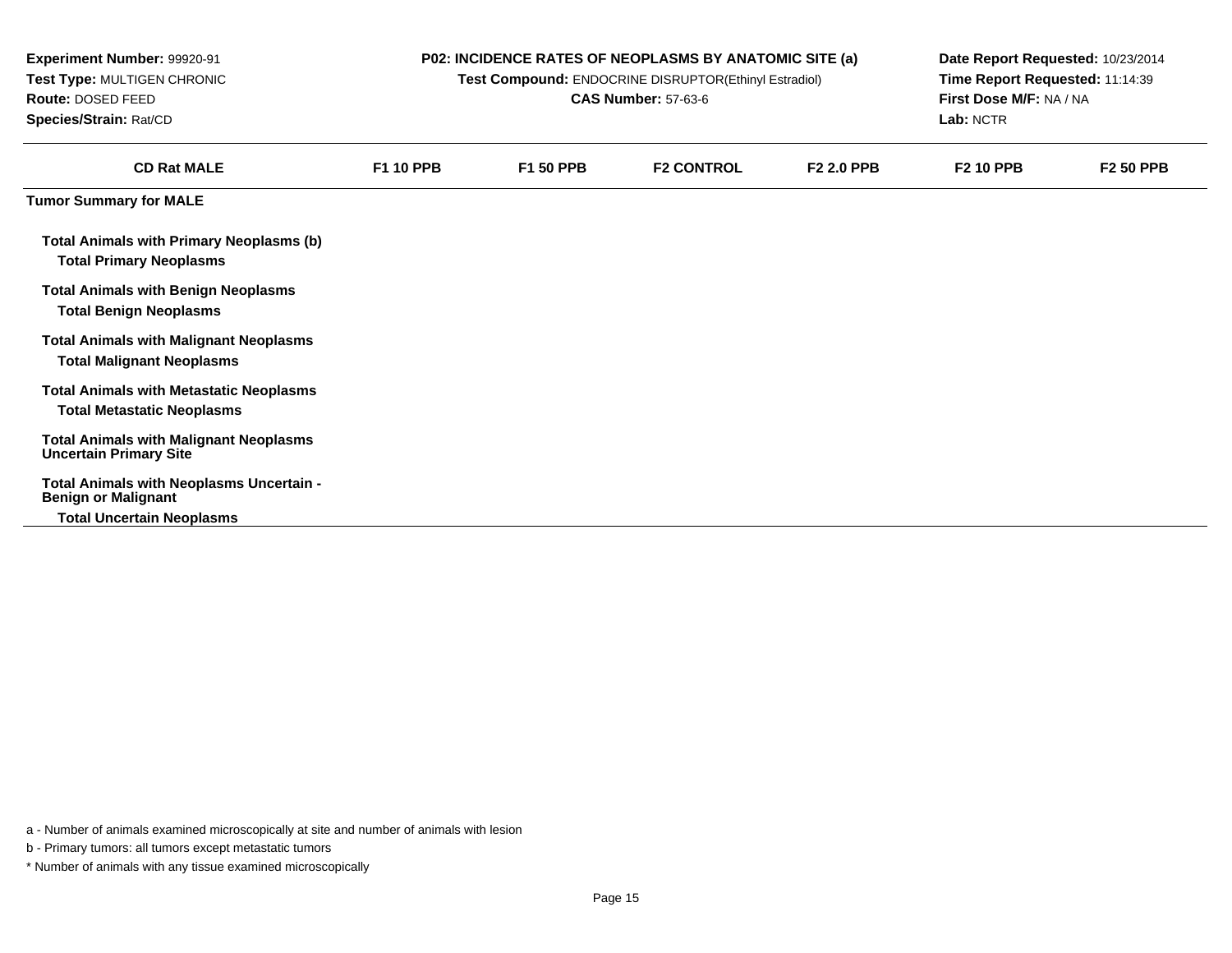| Experiment Number: 99920-91<br>Test Type: MULTIGEN CHRONIC<br>Route: DOSED FEED<br>Species/Strain: Rat/CD  |                   | P02: INCIDENCE RATES OF NEOPLASMS BY ANATOMIC SITE (a)<br>Test Compound: ENDOCRINE DISRUPTOR(Ethinyl Estradiol)<br><b>CAS Number: 57-63-6</b> | Date Report Requested: 10/23/2014<br>Time Report Requested: 11:14:39<br>First Dose M/F: NA / NA<br>Lab: NCTR |                         |                   |                        |
|------------------------------------------------------------------------------------------------------------|-------------------|-----------------------------------------------------------------------------------------------------------------------------------------------|--------------------------------------------------------------------------------------------------------------|-------------------------|-------------------|------------------------|
| <b>CD Rat MALE</b>                                                                                         | <b>F3 CONTROL</b> | <b>F3/2PPB TO CTRL</b>                                                                                                                        | <b>F3/10PPB TO CTRL</b>                                                                                      | <b>F3/50PPB TO CTRL</b> | <b>F4 CONTROL</b> | <b>F4/2PPB TO CTRL</b> |
| <b>Tumor Summary for MALE</b>                                                                              |                   |                                                                                                                                               |                                                                                                              |                         |                   |                        |
| <b>Total Animals with Primary Neoplasms (b)</b><br><b>Total Primary Neoplasms</b>                          |                   |                                                                                                                                               |                                                                                                              |                         |                   |                        |
| <b>Total Animals with Benign Neoplasms</b><br><b>Total Benign Neoplasms</b>                                |                   |                                                                                                                                               |                                                                                                              |                         |                   |                        |
| <b>Total Animals with Malignant Neoplasms</b><br><b>Total Malignant Neoplasms</b>                          |                   |                                                                                                                                               |                                                                                                              |                         |                   |                        |
| <b>Total Animals with Metastatic Neoplasms</b><br><b>Total Metastatic Neoplasms</b>                        |                   |                                                                                                                                               |                                                                                                              |                         |                   |                        |
| <b>Total Animals with Malignant Neoplasms</b><br><b>Uncertain Primary Site</b>                             |                   |                                                                                                                                               |                                                                                                              |                         |                   |                        |
| Total Animals with Neoplasms Uncertain -<br><b>Benign or Malignant</b><br><b>Total Uncertain Neoplasms</b> |                   |                                                                                                                                               |                                                                                                              |                         |                   |                        |

a - Number of animals examined microscopically at site and number of animals with lesion

b - Primary tumors: all tumors except metastatic tumors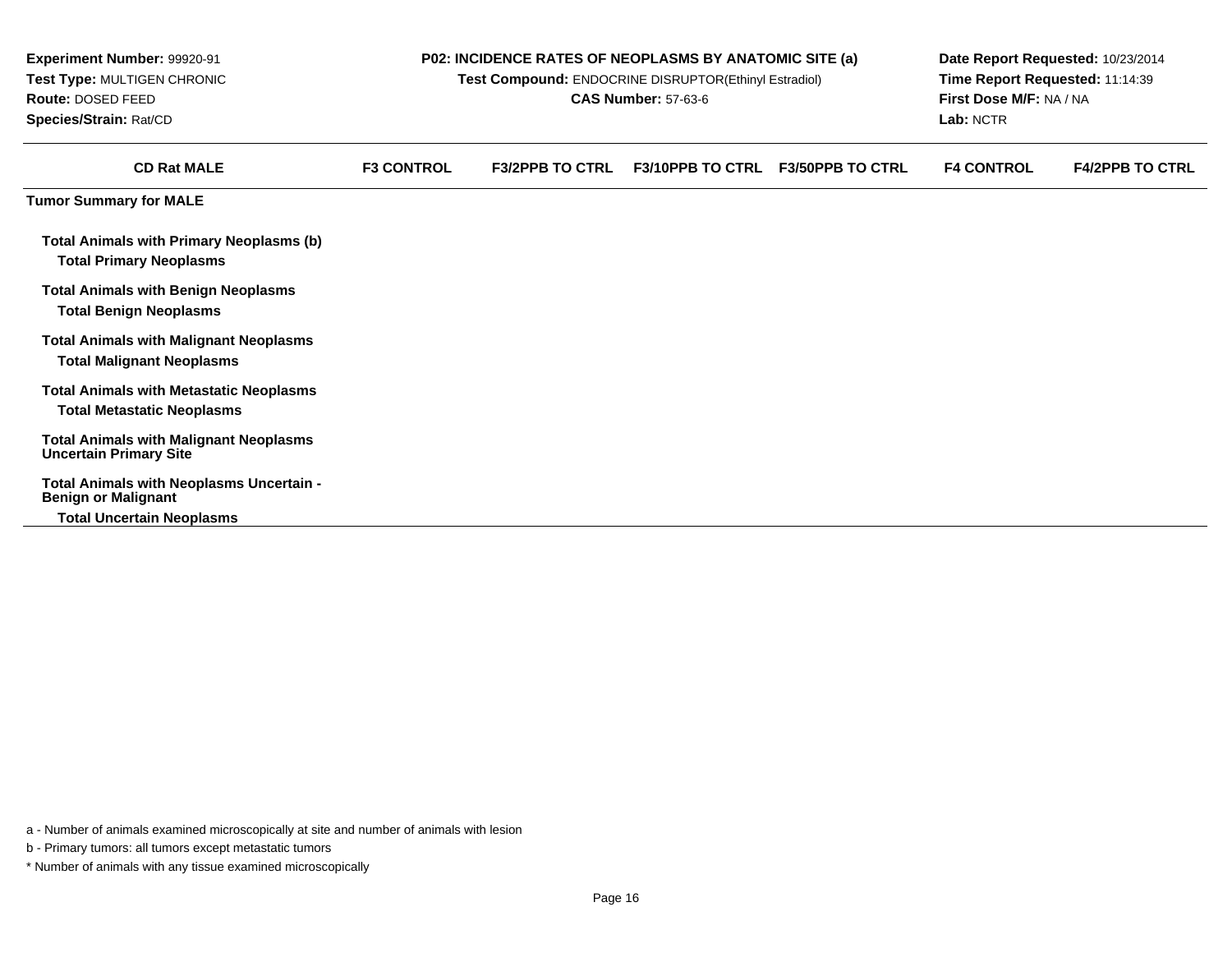**Experiment Number:** 99920-91**Test Type:** MULTIGEN CHRONIC**Route:** DOSED FEED**Species/Strain:** Rat/CD

#### **P02: INCIDENCE RATES OF NEOPLASMS BY ANATOMIC SITE (a)**

**Test Compound:** ENDOCRINE DISRUPTOR(Ethinyl Estradiol)

**CAS Number:** 57-63-6

**Date Report Requested:** 10/23/2014**Time Report Requested:** 11:14:39**First Dose M/F:** NA / NA**Lab:** NCTR

**CD Rat MALEF4/10PPB TO CTRL F4/50PPB TO CTRL**

**Tumor Summary for MALE**

**Total Animals with Primary Neoplasms (b)Total Primary Neoplasms**

**Total Animals with Benign NeoplasmsTotal Benign Neoplasms**

**Total Animals with Malignant NeoplasmsTotal Malignant Neoplasms**

**Total Animals with Metastatic NeoplasmsTotal Metastatic Neoplasms**

**Total Animals with Malignant Neoplasms Uncertain Primary Site**

**Total Animals with Neoplasms Uncertain -Benign or Malignant**

**Total Uncertain Neoplasms**

\*\*\*END OF MALE DATA\*\*\*

a - Number of animals examined microscopically at site and number of animals with lesion

b - Primary tumors: all tumors except metastatic tumors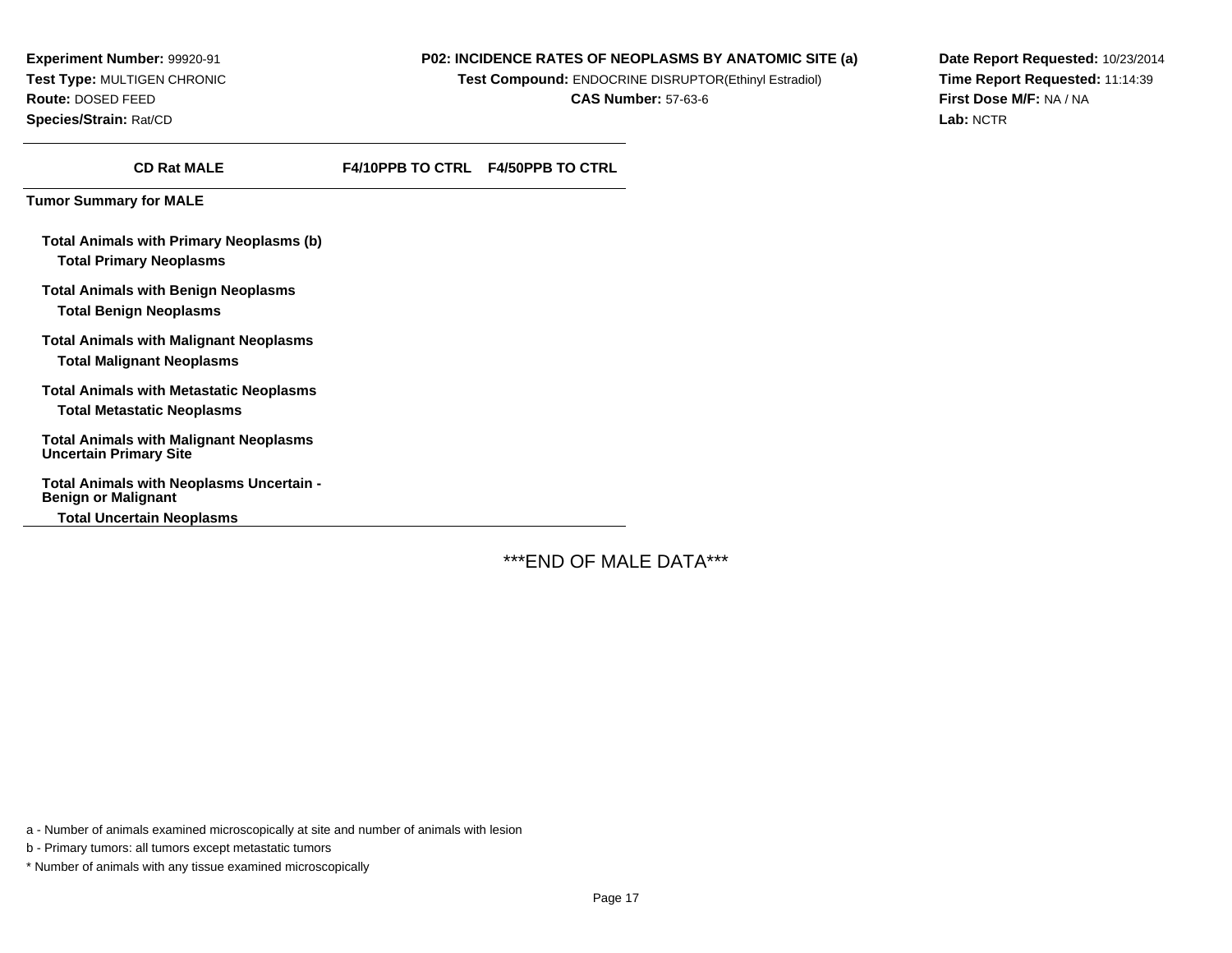**Test Compound:** ENDOCRINE DISRUPTOR(Ethinyl Estradiol)

**CAS Number:** 57-63-6

**Date Report Requested:** 10/23/2014**Time Report Requested:** 11:14:39**First Dose M/F:** NA / NA**Lab:** NCTR

| <b>CD Rat FEMALE</b>                    | <b>FO CONTROL</b> | <b>F0 2.0 PPB</b> | <b>F0 10 PPB</b> | <b>F0 50 PPB</b> | <b>F1 Control</b> | <b>F1 2.0 PPB</b> |
|-----------------------------------------|-------------------|-------------------|------------------|------------------|-------------------|-------------------|
| <b>Disposition Summary</b>              |                   |                   |                  |                  |                   |                   |
| <b>Animals Initially In Study</b>       | 25                | 25                | 25               | 25               | 25                | 25                |
| <b>Early Deaths</b>                     |                   |                   |                  |                  |                   |                   |
| <b>Survivors</b>                        |                   |                   |                  |                  |                   |                   |
| <b>Natural Death</b>                    |                   |                   |                  |                  |                   |                   |
| <b>Terminal Sacrifice</b>               | 25                | 25                | 25               | 25               | 25                | 25                |
| <b>Animals Examined Microscopically</b> | 25                | 25                | 25               | 25               | 25                | 25                |
| <b>ALIMENTARY SYSTEM</b>                |                   |                   |                  |                  |                   |                   |
| Esophagus                               | (0)               | (0)               | (0)              | (0)              | (0)               | (0)               |
| Intestine Small, Ileum                  | (0)               | (0)               | (0)              | (0)              | (0)               | (0)               |
| Intestine Small, Jejunum                | (0)               | (0)               | (0)              | (0)              | (0)               | (0)               |
| Liver                                   | (25)              | (2)               | (2)              | (25)             | (25)              | (0)               |
| Lymphoma Malignant                      |                   |                   |                  |                  |                   |                   |
| Pancreas                                | (0)               | (0)               | (0)              | (0)              | (0)               | (0)               |
| Lymphoma Malignant                      |                   |                   |                  |                  |                   |                   |
| CARDIOVASCULAR SYSTEM                   |                   |                   |                  |                  |                   |                   |
| <b>Blood Vessel</b>                     | (0)               | (0)               | (0)              | (0)              | (0)               | (0)               |
| Heart                                   | (0)               | (0)               | (0)              | (0)              | (0)               | (0)               |
| <b>ENDOCRINE SYSTEM</b>                 |                   |                   |                  |                  |                   |                   |
| <b>Adrenal Cortex</b>                   | (25)              | (0)               | (0)              | (25)             | (25)              | (0)               |
| Adrenal Medulla                         | (25)              | (0)               | (0)              | (25)             | (25)              | (0)               |
| <b>Pituitary Gland</b>                  | (25)              | (0)               | (0)              | (25)             | (25)              | (0)               |
| <b>Thyroid Gland</b>                    | (25)              | (0)               | (0)              | (25)             | (25)              | (1)               |

GENERAL BODY SYSTEM

**Experiment Number:** 99920-91**Test Type:** MULTIGEN CHRONIC

**Route:** DOSED FEED**Species/Strain:** Rat/CD

None

GENITAL SYSTEM

a - Number of animals examined microscopically at site and number of animals with lesion

b - Primary tumors: all tumors except metastatic tumors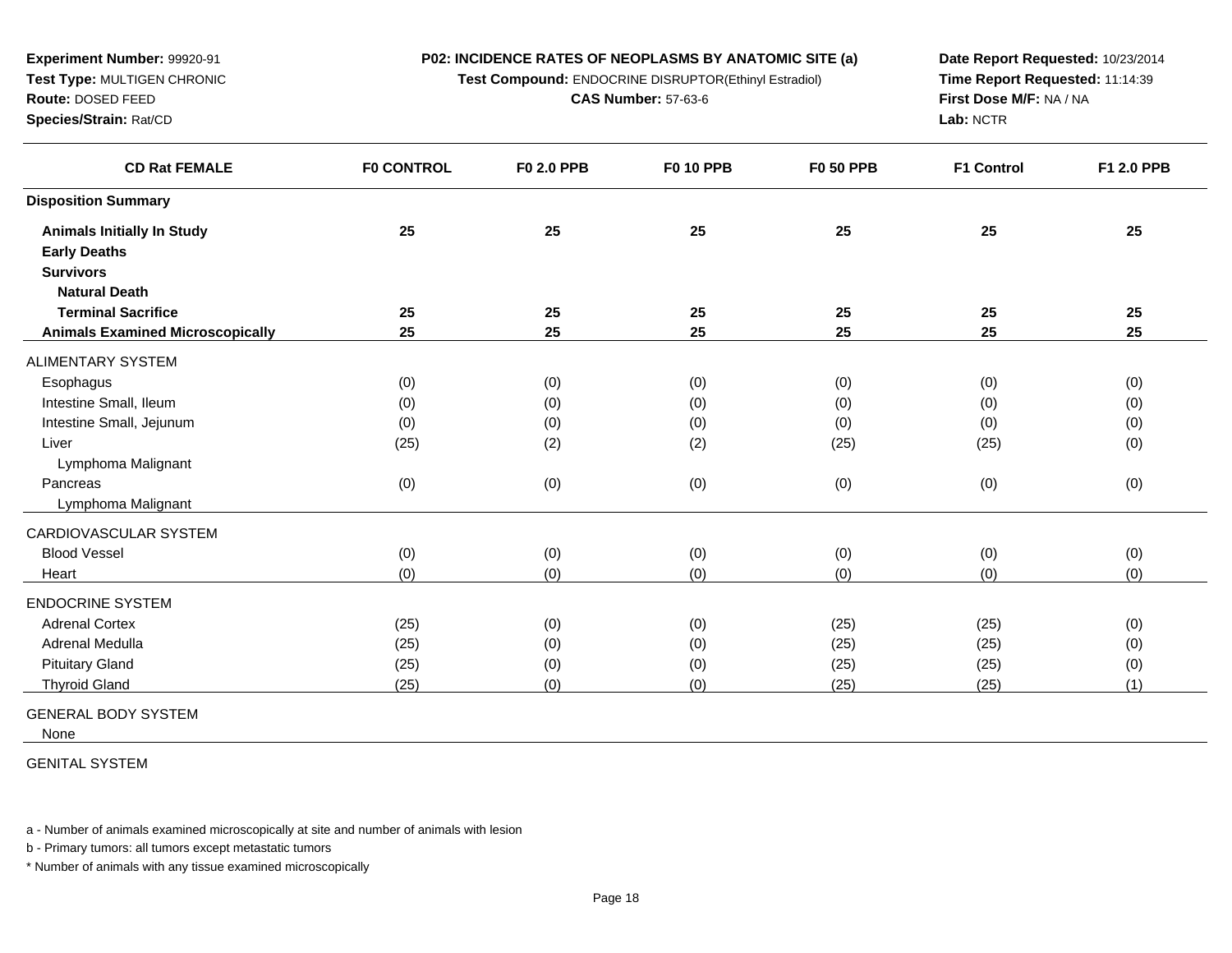**P02: INCIDENCE RATES OF NEOPLASMS BY ANATOMIC SITE (a)Test Compound:** ENDOCRINE DISRUPTOR(Ethinyl Estradiol)

**CAS Number:** 57-63-6

**Experiment Number:** 99920-91**Test Type:** MULTIGEN CHRONIC

**Route:** DOSED FEED

**Species/Strain:** Rat/CD

**Date Report Requested:** 10/23/2014**Time Report Requested:** 11:14:40**First Dose M/F:** NA / NA**Lab:** NCTR

| <b>CD Rat FEMALE</b>         | <b>F0 CONTROL</b> | F0 2.0 PPB | <b>F0 10 PPB</b> | <b>F0 50 PPB</b> | <b>F1 Control</b> | F1 2.0 PPB |
|------------------------------|-------------------|------------|------------------|------------------|-------------------|------------|
| <b>Clitoral Gland</b>        | (2)               | (1)        | (2)              | (0)              | (1)               | (2)        |
| Ovary                        | (25)              | (25)       | (25)             | (25)             | (25)              | (25)       |
| Oviduct                      | (24)              | (25)       | (25)             | (25)             | (25)              | (25)       |
| <b>Uterus</b>                | (25)              | (25)       | (25)             | (25)             | (25)              | (25)       |
| Vagina                       | (25)              | (25)       | (25)             | (25)             | (24)              | (25)       |
| <b>HEMATOPOIETIC SYSTEM</b>  |                   |            |                  |                  |                   |            |
| <b>Bone Marrow</b>           | (25)              | (0)        | (0)              | (25)             | (25)              | (0)        |
| Lymphoma Malignant           |                   |            |                  |                  |                   |            |
| Lymph Node                   | (0)               | (0)        | (0)              | (0)              | (0)               | (0)        |
| Axillary, Lymphoma Malignant |                   |            |                  |                  |                   |            |
| Lymph Node, Mandibular       | (0)               | (0)        | (0)              | (0)              | (0)               | (0)        |
| Lymphoma Malignant           |                   |            |                  |                  |                   |            |
| Spleen                       | (25)              | (0)        | (0)              | (25)             | (25)              | (0)        |
| Lymphoma Malignant           |                   |            |                  |                  |                   |            |
| Thymus                       | (25)              | (0)        | (0)              | (25)             | (25)              | (0)        |
| Lymphoma Malignant           |                   |            |                  |                  |                   |            |
| <b>INTEGUMENTARY SYSTEM</b>  |                   |            |                  |                  |                   |            |
| <b>Mammary Gland</b>         | (25)              | (25)       | (25)             | (25)             | (25)              | (25)       |
| Adenoma                      |                   |            |                  |                  |                   |            |
| Skin                         | (2)               | (3)        | (1)              | (0)              | (0)               | (0)        |
| MUSCULOSKELETAL SYSTEM       |                   |            |                  |                  |                   |            |
| Bone                         | (25)              | (0)        | (0)              | (25)             | (25)              | (0)        |
| NERVOUS SYSTEM               |                   |            |                  |                  |                   |            |
| <b>Brain</b>                 | (0)               | (0)        | (0)              | (0)              | (0)               | (0)        |
| <b>RESPIRATORY SYSTEM</b>    |                   |            |                  |                  |                   |            |
| Lung                         | (0)               | (0)        | (0)              | (0)              | (0)               | (0)        |

a - Number of animals examined microscopically at site and number of animals with lesion

b - Primary tumors: all tumors except metastatic tumors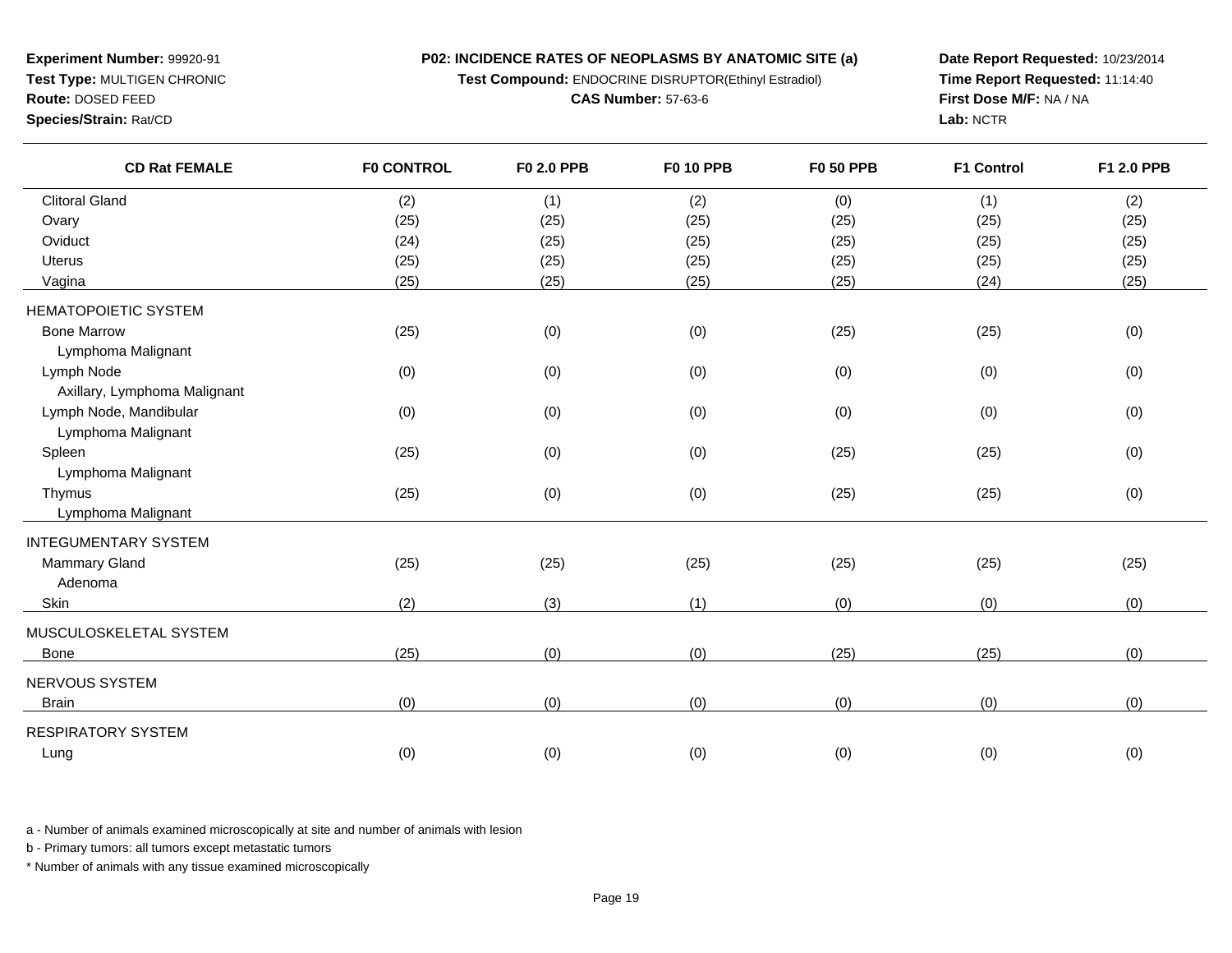**Test Compound:** ENDOCRINE DISRUPTOR(Ethinyl Estradiol)

**CAS Number:** 57-63-6

**Route:** DOSED FEED**Species/Strain:** Rat/CD

**Experiment Number:** 99920-91**Test Type:** MULTIGEN CHRONIC

**Date Report Requested:** 10/23/2014**Time Report Requested:** 11:14:40**First Dose M/F:** NA / NA**Lab:** NCTR

| <b>CD Rat FEMALE</b>         | <b>FO CONTROL</b> | <b>F0 2.0 PPB</b> | <b>F0 10 PPB</b> | <b>F0 50 PPB</b> | <b>F1 Control</b> | F1 2.0 PPB |
|------------------------------|-------------------|-------------------|------------------|------------------|-------------------|------------|
| Lymphoma Malignant           |                   |                   |                  |                  |                   |            |
| Trachea                      | (0)               | (0)               | (0)              | (0)              | (0)               | (0)        |
| <b>SPECIAL SENSES SYSTEM</b> |                   |                   |                  |                  |                   |            |
| Eye                          | (0)               | (0)               | (0)              | (0)              | (0)               | (0)        |
| URINARY SYSTEM               |                   |                   |                  |                  |                   |            |
| Kidney                       | (25)              | (25)              | (25)             | (25)             | (25)              | (25)       |
| Lymphoma Malignant           |                   |                   |                  |                  |                   |            |
| <b>SYSTEMIC LESIONS</b>      |                   |                   |                  |                  |                   |            |
| Multiple Organ               | $*(25)$           | $*(25)$           | $*(25)$          | $*(25)$          | $*(25)$           | $*(25)$    |
| Lymphoma Malignant           |                   |                   |                  |                  |                   |            |

a - Number of animals examined microscopically at site and number of animals with lesion

b - Primary tumors: all tumors except metastatic tumors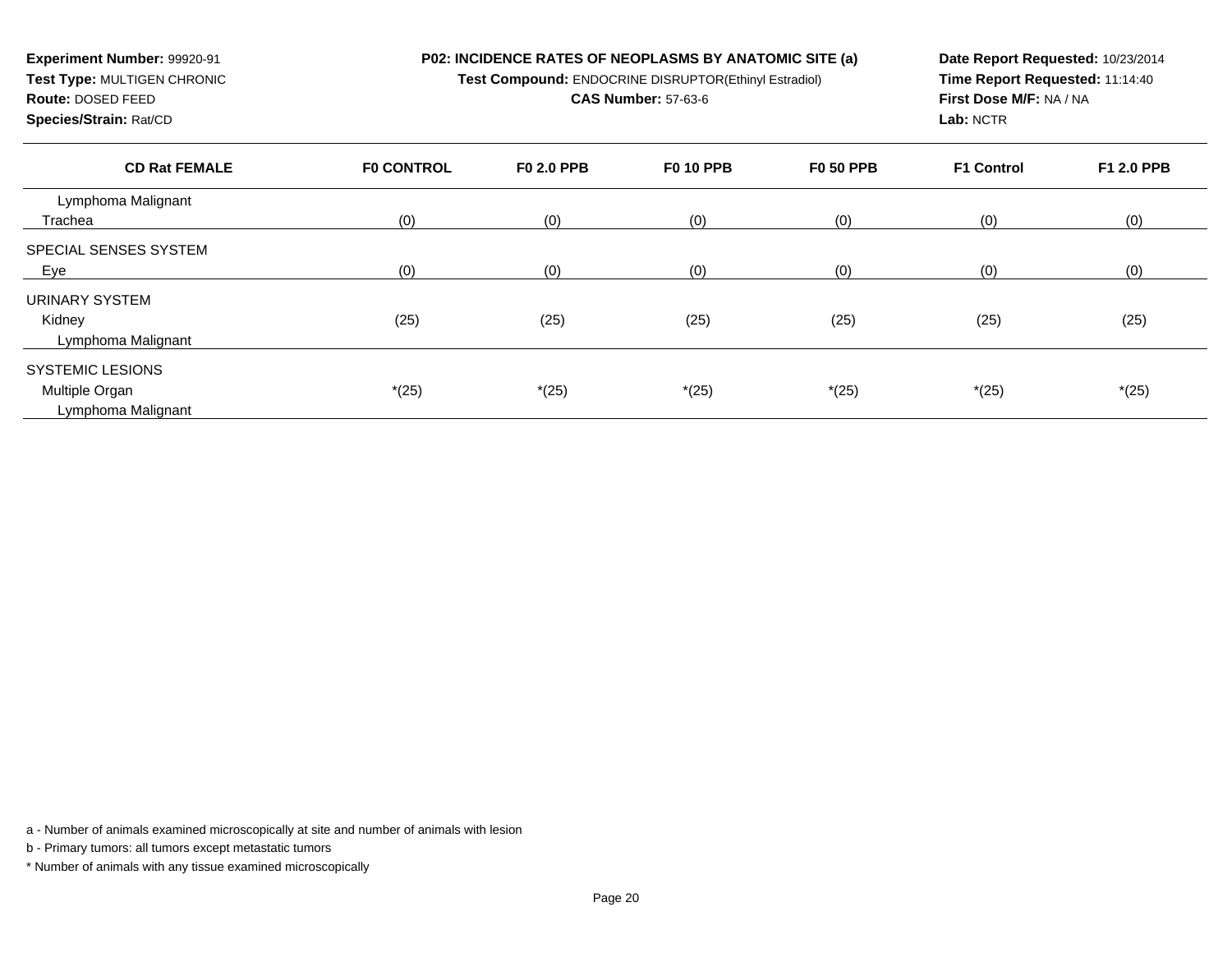**Test Compound:** ENDOCRINE DISRUPTOR(Ethinyl Estradiol)

**CAS Number:** 57-63-6

**Date Report Requested:** 10/23/2014**Time Report Requested:** 11:14:40**First Dose M/F:** NA / NA**Lab:** NCTR

| <b>CD Rat FEMALE</b>                    | F1 10 PPB | F1 50 PPB | <b>F2 CONTROL</b> | F2 2.0 PPB | <b>F2 10 PPB</b> | <b>F2 50 PPB</b> |
|-----------------------------------------|-----------|-----------|-------------------|------------|------------------|------------------|
| <b>Disposition Summary</b>              |           |           |                   |            |                  |                  |
| <b>Animals Initially In Study</b>       | 25        | 25        | 25                | 25         | 25               | 25               |
| <b>Early Deaths</b>                     |           |           |                   |            |                  |                  |
| <b>Survivors</b>                        |           |           |                   |            |                  |                  |
| <b>Natural Death</b>                    |           |           |                   |            |                  |                  |
| <b>Terminal Sacrifice</b>               | 25        | 25        | 25                | 25         | 25               | 25               |
| <b>Animals Examined Microscopically</b> | 25        | 25        | 25                | 25         | 25               | 25               |
| ALIMENTARY SYSTEM                       |           |           |                   |            |                  |                  |
| Esophagus                               | (0)       | (0)       | (0)               | (0)        | (0)              | (0)              |
| Intestine Small, Ileum                  | (0)       | (0)       | (1)               | (0)        | (0)              | (0)              |
| Intestine Small, Jejunum                | (0)       | (0)       | (0)               | (0)        | (0)              | (0)              |
| Liver                                   | (0)       | (25)      | (25)              | (0)        | (3)              | (25)             |
| Lymphoma Malignant                      |           |           |                   |            |                  |                  |
| Pancreas                                | (0)       | (0)       | (0)               | (0)        | (0)              | (0)              |
| Lymphoma Malignant                      |           |           |                   |            |                  |                  |
| CARDIOVASCULAR SYSTEM                   |           |           |                   |            |                  |                  |
| <b>Blood Vessel</b>                     | (0)       | (0)       | (0)               | (0)        | (0)              | (0)              |
| Heart                                   | (0)       | (0)       | (0)               | (0)        | (0)              | (0)              |
| <b>ENDOCRINE SYSTEM</b>                 |           |           |                   |            |                  |                  |
| <b>Adrenal Cortex</b>                   | (0)       | (25)      | (25)              | (0)        | (0)              | (25)             |
| Adrenal Medulla                         | (0)       | (25)      | (25)              | (0)        | (0)              | (25)             |
| <b>Pituitary Gland</b>                  | (0)       | (25)      | (25)              | (0)        | (0)              | (25)             |
| <b>Thyroid Gland</b>                    | (0)       | (25)      | (25)              | (0)        | (0)              | (25)             |
|                                         |           |           |                   |            |                  |                  |

GENERAL BODY SYSTEM

**Experiment Number:** 99920-91**Test Type:** MULTIGEN CHRONIC

**Route:** DOSED FEED**Species/Strain:** Rat/CD

None

GENITAL SYSTEM

a - Number of animals examined microscopically at site and number of animals with lesion

b - Primary tumors: all tumors except metastatic tumors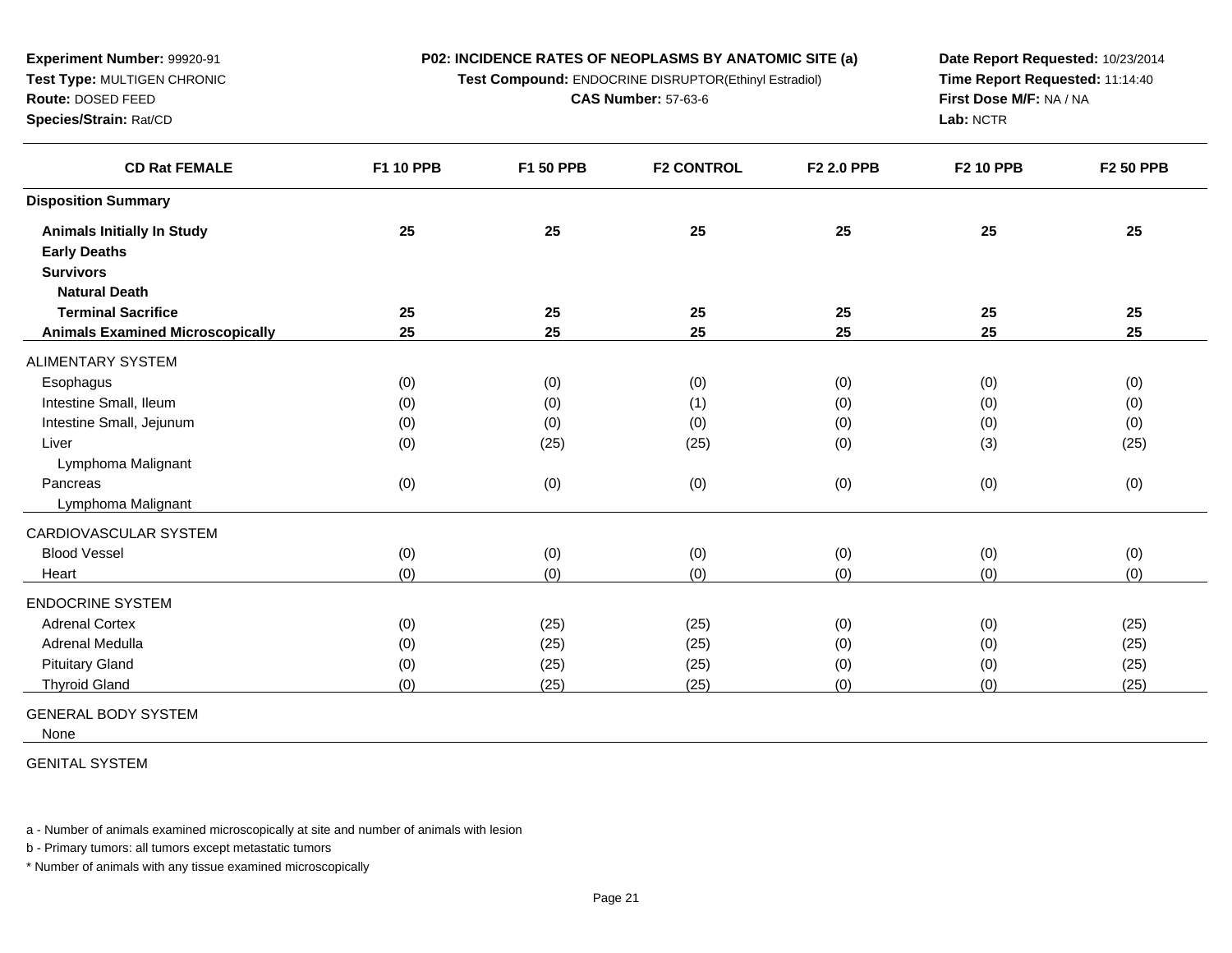**P02: INCIDENCE RATES OF NEOPLASMS BY ANATOMIC SITE (a)Test Compound:** ENDOCRINE DISRUPTOR(Ethinyl Estradiol)

**CAS Number:** 57-63-6

**Experiment Number:** 99920-91**Test Type:** MULTIGEN CHRONIC

**Route:** DOSED FEED

**Species/Strain:** Rat/CD

**Date Report Requested:** 10/23/2014**Time Report Requested:** 11:14:40**First Dose M/F:** NA / NA**Lab:** NCTR

| <b>CD Rat FEMALE</b>         | F1 10 PPB | F1 50 PPB | <b>F2 CONTROL</b> | F2 2.0 PPB | <b>F2 10 PPB</b> | <b>F2 50 PPB</b> |
|------------------------------|-----------|-----------|-------------------|------------|------------------|------------------|
| <b>Clitoral Gland</b>        | (0)       | (1)       | (1)               | (2)        | (1)              | (0)              |
| Ovary                        | (25)      | (25)      | (25)              | (25)       | (25)             | (25)             |
| Oviduct                      | (25)      | (25)      | (25)              | (25)       | (25)             | (25)             |
| Uterus                       | (25)      | (25)      | (25)              | (25)       | (25)             | (25)             |
| Vagina                       | (25)      | (25)      | (25)              | (25)       | (25)             | (23)             |
| <b>HEMATOPOIETIC SYSTEM</b>  |           |           |                   |            |                  |                  |
| <b>Bone Marrow</b>           | (0)       | (25)      | (25)              | (0)        | (0)              | (25)             |
| Lymphoma Malignant           |           |           |                   |            |                  |                  |
| Lymph Node                   | (0)       | (0)       | (0)               | (0)        | (0)              | (0)              |
| Axillary, Lymphoma Malignant |           |           |                   |            |                  |                  |
| Lymph Node, Mandibular       | (0)       | (0)       | (0)               | (0)        | (0)              | (0)              |
| Lymphoma Malignant           |           |           |                   |            |                  |                  |
| Spleen                       | (0)       | (25)      | (25)              | (0)        | (0)              | (25)             |
| Lymphoma Malignant           |           |           |                   |            |                  |                  |
| Thymus                       | (0)       | (25)      | (25)              | (0)        | (0)              | (25)             |
| Lymphoma Malignant           |           |           |                   |            |                  |                  |
| <b>INTEGUMENTARY SYSTEM</b>  |           |           |                   |            |                  |                  |
| <b>Mammary Gland</b>         | (25)      | (25)      | (25)              | (25)       | (25)             | (25)             |
| Adenoma                      |           |           | 1(4%)             |            |                  |                  |
| Skin                         | (0)       | (0)       | (0)               | (0)        | (0)              | (0)              |
| MUSCULOSKELETAL SYSTEM       |           |           |                   |            |                  |                  |
| Bone                         | (0)       | (25)      | (25)              | (0)        | (0)              | (25)             |
| NERVOUS SYSTEM               |           |           |                   |            |                  |                  |
| <b>Brain</b>                 | (0)       | (0)       | (0)               | (0)        | (0)              | (0)              |
| <b>RESPIRATORY SYSTEM</b>    |           |           |                   |            |                  |                  |
| Lung                         | (0)       | (0)       | (0)               | (0)        | (0)              | (0)              |

a - Number of animals examined microscopically at site and number of animals with lesion

b - Primary tumors: all tumors except metastatic tumors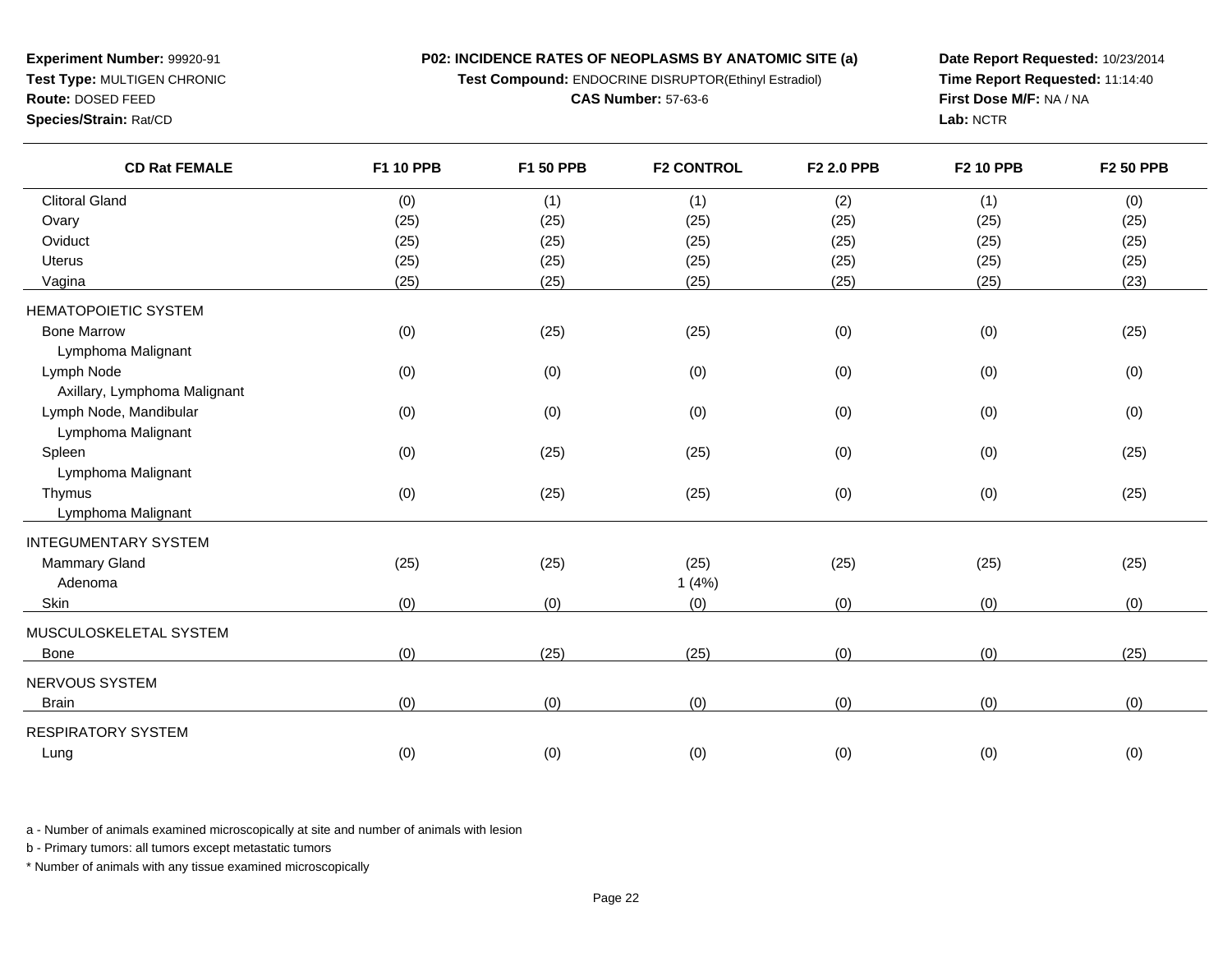**Test Compound:** ENDOCRINE DISRUPTOR(Ethinyl Estradiol)

**CAS Number:** 57-63-6

**Species/Strain:** Rat/CD

**Route:** DOSED FEED

**Experiment Number:** 99920-91**Test Type:** MULTIGEN CHRONIC

**Date Report Requested:** 10/23/2014 **Time Report Requested:** 11:14:40**First Dose M/F:** NA / NA**Lab:** NCTR

| <b>CD Rat FEMALE</b>         | <b>F1 10 PPB</b> | <b>F1 50 PPB</b> | <b>F2 CONTROL</b> | <b>F2 2.0 PPB</b> | <b>F2 10 PPB</b> | <b>F2 50 PPB</b> |
|------------------------------|------------------|------------------|-------------------|-------------------|------------------|------------------|
| Lymphoma Malignant           |                  |                  |                   |                   |                  |                  |
| Trachea                      | (0)              | (0)              | (0)               | (0)               | (0)              | (0)              |
| <b>SPECIAL SENSES SYSTEM</b> |                  |                  |                   |                   |                  |                  |
| <b>Eye</b>                   | (1)              | (1)              | (0)               | (0)               | (0)              | (0)              |
| URINARY SYSTEM               |                  |                  |                   |                   |                  |                  |
| Kidney                       | (25)             | (25)             | (25)              | (25)              | (25)             | (25)             |
| Lymphoma Malignant           |                  |                  |                   |                   |                  |                  |
| <b>SYSTEMIC LESIONS</b>      |                  |                  |                   |                   |                  |                  |
| Multiple Organ               | $*(25)$          | $*(25)$          | $*(25)$           | $*(25)$           | $*(25)$          | $*(25)$          |
| Lymphoma Malignant           |                  |                  |                   |                   |                  |                  |

a - Number of animals examined microscopically at site and number of animals with lesion

b - Primary tumors: all tumors except metastatic tumors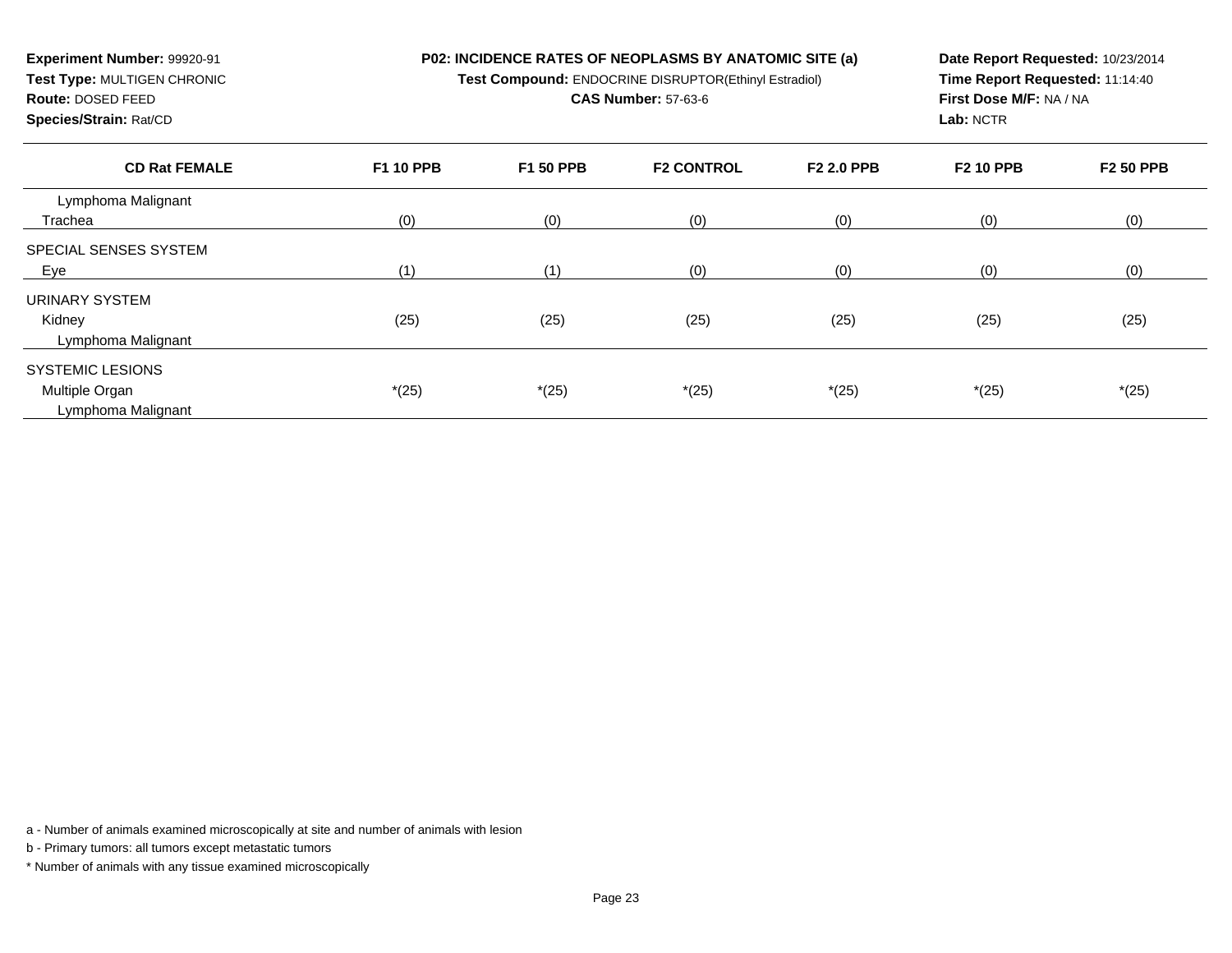**Test Compound:** ENDOCRINE DISRUPTOR(Ethinyl Estradiol)

**CAS Number:** 57-63-6

**Date Report Requested:** 10/23/2014**Time Report Requested:** 11:14:40**First Dose M/F:** NA / NA**Lab:** NCTR

| <b>CD Rat FEMALE</b>                    | <b>F3 CONTROL</b> | <b>F3/2PPB TO CTRL</b> | <b>F3/10PPB TO CTRL</b> | <b>F3/50PPB TO CTRL</b> | <b>F4 CONTROL</b> | <b>F4/2PPB TO CTRL</b> |
|-----------------------------------------|-------------------|------------------------|-------------------------|-------------------------|-------------------|------------------------|
| <b>Disposition Summary</b>              |                   |                        |                         |                         |                   |                        |
| <b>Animals Initially In Study</b>       | 25                | 25                     | 25                      | 25                      | 25                | 25                     |
| <b>Early Deaths</b>                     |                   |                        |                         |                         |                   |                        |
| <b>Survivors</b>                        |                   |                        |                         |                         |                   |                        |
| <b>Natural Death</b>                    |                   |                        |                         |                         |                   |                        |
| <b>Terminal Sacrifice</b>               | 25                | 25                     | 25                      | 25                      | 25                | 25                     |
| <b>Animals Examined Microscopically</b> | 25                | 25                     | 25                      | 25                      | 25                | 25                     |
| <b>ALIMENTARY SYSTEM</b>                |                   |                        |                         |                         |                   |                        |
| Esophagus                               | (0)               | (0)                    | (0)                     | (0)                     | (0)               | (0)                    |
| Intestine Small, Ileum                  | (0)               | (0)                    | (0)                     | (0)                     | (0)               | (0)                    |
| Intestine Small, Jejunum                | (0)               | (1)                    | (0)                     | (0)                     | (0)               | (0)                    |
| Liver                                   | (25)              | (0)                    | (0)                     | (25)                    | (25)              | (0)                    |
| Lymphoma Malignant                      |                   |                        |                         |                         |                   |                        |
| Pancreas                                | (0)               | (0)                    | (0)                     | (0)                     | (0)               | (0)                    |
| Lymphoma Malignant                      |                   |                        |                         |                         |                   |                        |
| CARDIOVASCULAR SYSTEM                   |                   |                        |                         |                         |                   |                        |
| <b>Blood Vessel</b>                     | (0)               | (0)                    | (0)                     | (0)                     | (0)               | (0)                    |
| Heart                                   | (0)               | (0)                    | (0)                     | (0)                     | (0)               | (0)                    |
| <b>ENDOCRINE SYSTEM</b>                 |                   |                        |                         |                         |                   |                        |
| <b>Adrenal Cortex</b>                   | (25)              | (0)                    | (0)                     | (25)                    | (25)              | (0)                    |
| Adrenal Medulla                         | (25)              | (0)                    | (0)                     | (25)                    | (25)              | (0)                    |
| <b>Pituitary Gland</b>                  | (25)              | (0)                    | (0)                     | (25)                    | (25)              | (0)                    |
| <b>Thyroid Gland</b>                    | (25)              | (0)                    | (0)                     | (25)                    | (25)              | (0)                    |
|                                         |                   |                        |                         |                         |                   |                        |

GENERAL BODY SYSTEM

**Experiment Number:** 99920-91**Test Type:** MULTIGEN CHRONIC

**Route:** DOSED FEED**Species/Strain:** Rat/CD

None

GENITAL SYSTEM

a - Number of animals examined microscopically at site and number of animals with lesion

b - Primary tumors: all tumors except metastatic tumors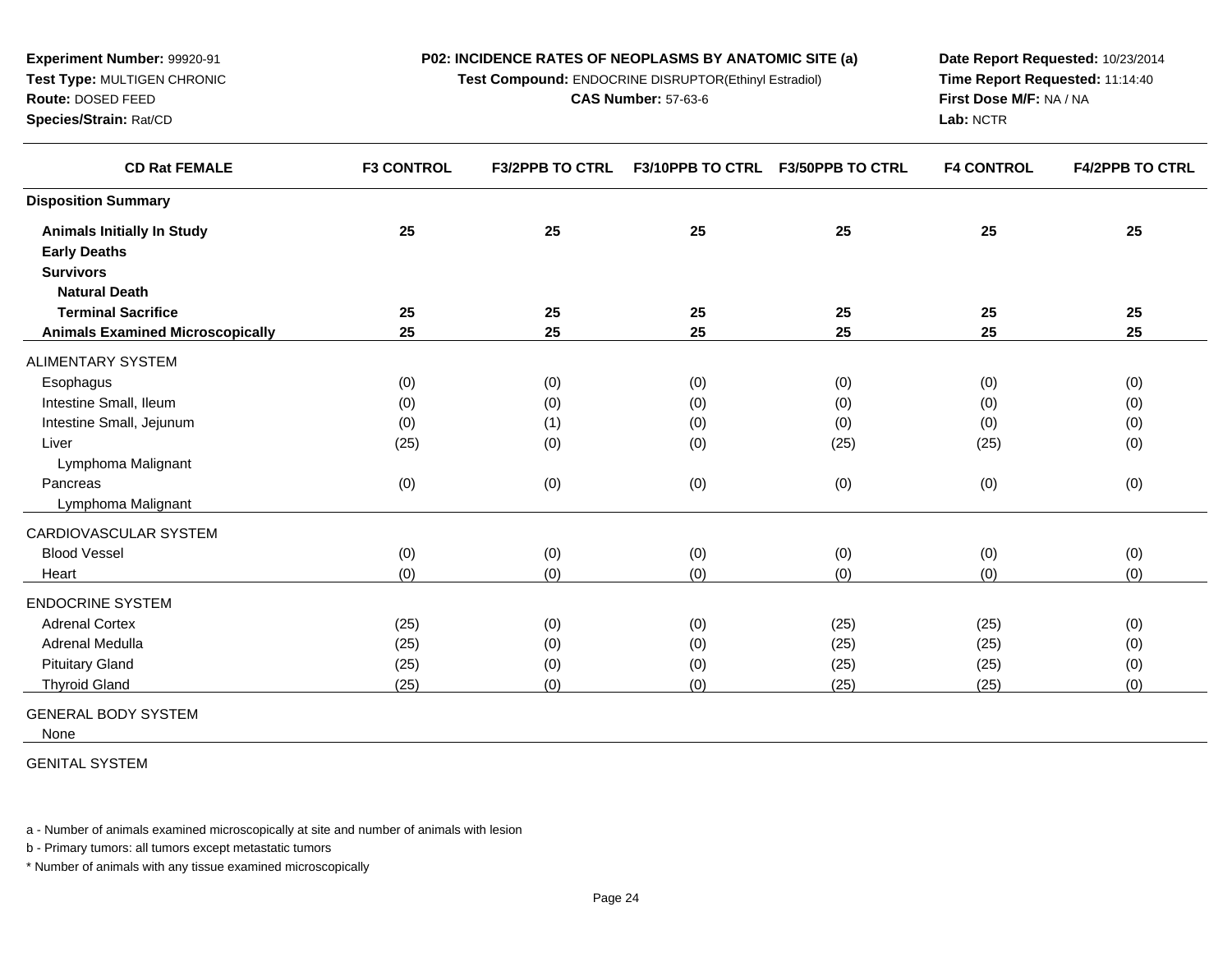**Test Compound:** ENDOCRINE DISRUPTOR(Ethinyl Estradiol)

**CAS Number:** 57-63-6

**Date Report Requested:** 10/23/2014**Time Report Requested:** 11:14:40**First Dose M/F:** NA / NA**Lab:** NCTR

| <b>CD Rat FEMALE</b>         | <b>F3 CONTROL</b> | <b>F3/2PPB TO CTRL</b> |      | F3/10PPB TO CTRL F3/50PPB TO CTRL | <b>F4 CONTROL</b> | <b>F4/2PPB TO CTRL</b> |
|------------------------------|-------------------|------------------------|------|-----------------------------------|-------------------|------------------------|
| <b>Clitoral Gland</b>        | (0)               | (3)                    | (0)  | (0)                               | (3)               | (0)                    |
| Ovary                        | (25)              | (25)                   | (24) | (25)                              | (25)              | (25)                   |
| Oviduct                      | (25)              | (25)                   | (24) | (25)                              | (25)              | (25)                   |
| <b>Uterus</b>                | (25)              | (25)                   | (25) | (25)                              | (25)              | (25)                   |
| Vagina                       | (25)              | (25)                   | (25) | (25)                              | (25)              | (25)                   |
| <b>HEMATOPOIETIC SYSTEM</b>  |                   |                        |      |                                   |                   |                        |
| <b>Bone Marrow</b>           | (25)              | (0)                    | (0)  | (25)                              | (25)              | (0)                    |
| Lymphoma Malignant           |                   |                        |      |                                   |                   |                        |
| Lymph Node                   | (0)               | (0)                    | (0)  | (0)                               | (0)               | (0)                    |
| Axillary, Lymphoma Malignant |                   |                        |      |                                   |                   |                        |
| Lymph Node, Mandibular       | (0)               | (0)                    | (0)  | (0)                               | (0)               | (0)                    |
| Lymphoma Malignant           |                   |                        |      |                                   |                   |                        |
| Spleen                       | (25)              | (0)                    | (0)  | (25)                              | (25)              | (0)                    |
| Lymphoma Malignant           |                   |                        |      |                                   |                   |                        |
| Thymus                       | (25)              | (0)                    | (0)  | (25)                              | (25)              | (0)                    |
| Lymphoma Malignant           |                   |                        |      |                                   |                   |                        |
| <b>INTEGUMENTARY SYSTEM</b>  |                   |                        |      |                                   |                   |                        |
| Mammary Gland                | (25)              | (25)                   | (25) | (25)                              | (25)              | (25)                   |
| Adenoma                      |                   |                        |      |                                   |                   |                        |
| Skin                         | (0)               | (0)                    | (0)  | (1)                               | (0)               | (0)                    |
| MUSCULOSKELETAL SYSTEM       |                   |                        |      |                                   |                   |                        |
| Bone                         | (25)              | (0)                    | (0)  | (25)                              | (25)              | (0)                    |
| NERVOUS SYSTEM               |                   |                        |      |                                   |                   |                        |
| <b>Brain</b>                 | (0)               | (0)                    | (0)  | (0)                               | (0)               | (0)                    |
| <b>RESPIRATORY SYSTEM</b>    |                   |                        |      |                                   |                   |                        |
| Lung                         | (0)               | (0)                    | (0)  | (0)                               | (0)               | (0)                    |
|                              |                   |                        |      |                                   |                   |                        |

a - Number of animals examined microscopically at site and number of animals with lesion

b - Primary tumors: all tumors except metastatic tumors

\* Number of animals with any tissue examined microscopically

**Experiment Number:** 99920-91**Test Type:** MULTIGEN CHRONIC

**Route:** DOSED FEED

**Species/Strain:** Rat/CD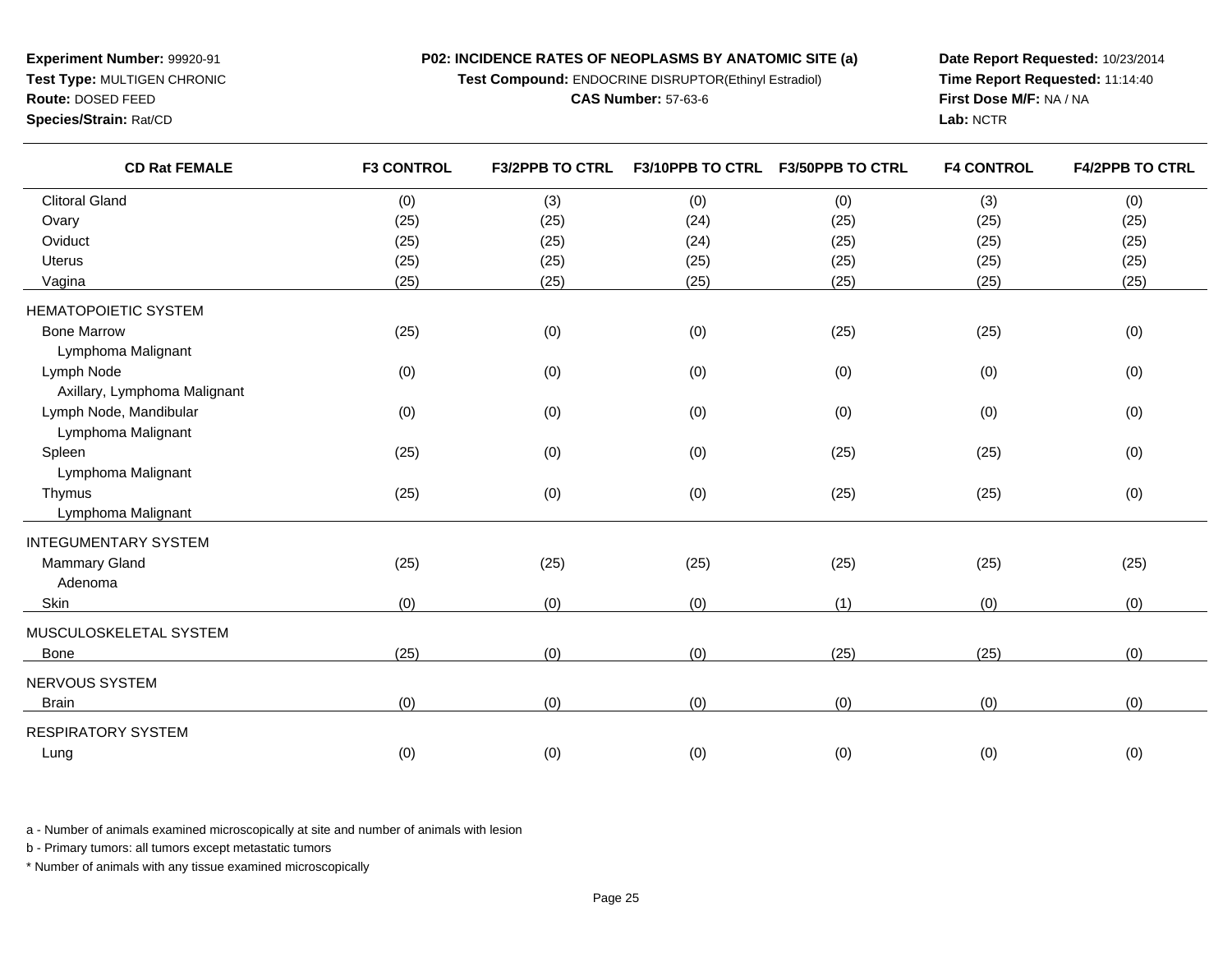**Test Compound:** ENDOCRINE DISRUPTOR(Ethinyl Estradiol)

#### **CAS Number:** 57-63-6

**Species/Strain:** Rat/CD

**Route:** DOSED FEED

**Experiment Number:** 99920-91**Test Type:** MULTIGEN CHRONIC

**Date Report Requested:** 10/23/2014**Time Report Requested:** 11:14:40**First Dose M/F:** NA / NA**Lab:** NCTR

| <b>CD Rat FEMALE</b>         | <b>F3 CONTROL</b> | <b>F3/2PPB TO CTRL</b> | <b>F3/10PPB TO CTRL</b> | <b>F3/50PPB TO CTRL</b> | <b>F4 CONTROL</b> | <b>F4/2PPB TO CTRL</b> |
|------------------------------|-------------------|------------------------|-------------------------|-------------------------|-------------------|------------------------|
| Lymphoma Malignant           |                   |                        |                         |                         |                   |                        |
| Trachea                      | (0)               | (0)                    | (0)                     | (0)                     | (0)               | (0)                    |
| <b>SPECIAL SENSES SYSTEM</b> |                   |                        |                         |                         |                   |                        |
| <u>Eye</u>                   | (0)               | (0)                    | (0)                     | (0)                     | (0)               | (0)                    |
| URINARY SYSTEM               |                   |                        |                         |                         |                   |                        |
| Kidney                       | (25)              | (25)                   | (25)                    | (25)                    | (25)              | (25)                   |
| Lymphoma Malignant           |                   |                        |                         |                         |                   |                        |
| <b>SYSTEMIC LESIONS</b>      |                   |                        |                         |                         |                   |                        |
| Multiple Organ               | $*(25)$           | $*(25)$                | $*(25)$                 | $*(25)$                 | $*(25)$           | $*(25)$                |
| Lymphoma Malignant           |                   |                        |                         |                         |                   |                        |

a - Number of animals examined microscopically at site and number of animals with lesion

b - Primary tumors: all tumors except metastatic tumors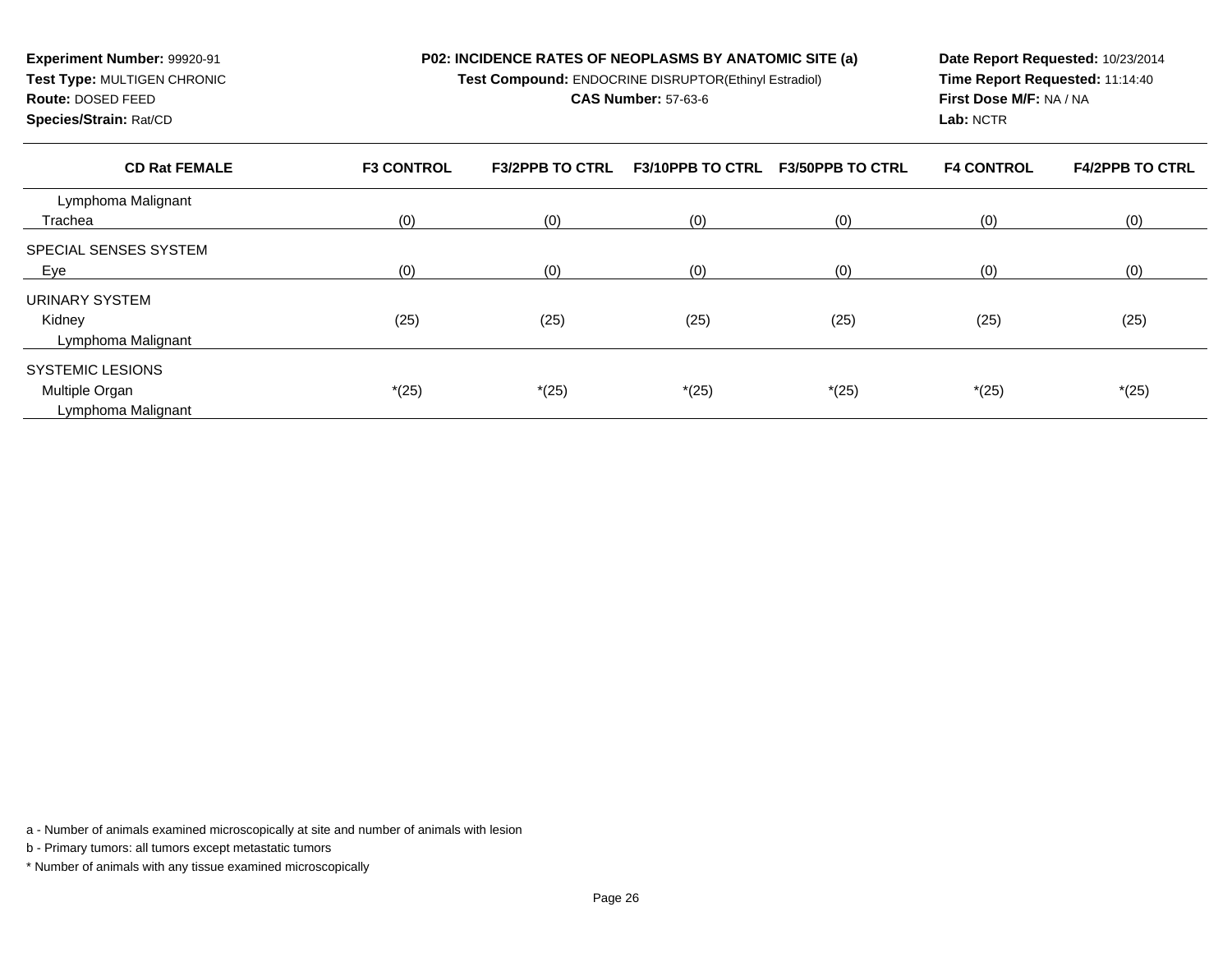**Experiment Number:** 99920-91 **Test Type:** MULTIGEN CHRONIC**Route:** DOSED FEED

**Species/Strain:** Rat/CD

# **P02: INCIDENCE RATES OF NEOPLASMS BY ANATOMIC SITE (a)**

**Test Compound:** ENDOCRINE DISRUPTOR(Ethinyl Estradiol)

**CAS Number:** 57-63-6

**Date Report Requested:** 10/23/2014**Time Report Requested:** 11:14:40**First Dose M/F:** NA / NA**Lab:** NCTR

| <b>CD Rat FEMALE</b>                    | <b>F4/10PPB TO CTR</b> | <b>F4/50PPB TO CTRL</b> |
|-----------------------------------------|------------------------|-------------------------|
| <b>Disposition Summary</b>              |                        |                         |
| <b>Animals Initially In Study</b>       | 26                     | 25                      |
| <b>Early Deaths</b>                     |                        |                         |
| <b>Survivors</b>                        |                        |                         |
| <b>Natural Death</b>                    | 1                      |                         |
| <b>Terminal Sacrifice</b>               | 25                     | 25                      |
| <b>Animals Examined Microscopically</b> | 26                     | 25                      |
| <b>ALIMENTARY SYSTEM</b>                |                        |                         |
| Esophagus                               | (1)                    | (0)                     |
| Intestine Small, Ileum                  | (0)                    | (0)                     |
| Intestine Small, Jejunum                | (0)                    | (0)                     |
| Liver                                   | (1)                    | (25)                    |
| Lymphoma Malignant                      | 1 (100%)               |                         |
| Pancreas                                | (1)                    | (0)                     |
| Lymphoma Malignant                      | 1 (100%)               |                         |
| CARDIOVASCULAR SYSTEM                   |                        |                         |
| <b>Blood Vessel</b>                     | (1)                    | (0)                     |
| Heart                                   | (1)                    | (0)                     |
| <b>ENDOCRINE SYSTEM</b>                 |                        |                         |
| <b>Adrenal Cortex</b>                   | (2)                    | (25)                    |
| Adrenal Medulla                         | (2)                    | (25)                    |
| <b>Pituitary Gland</b>                  | (1)                    | (25)                    |
| <b>Thyroid Gland</b>                    | (1)                    | (25)                    |

# GENERAL BODY SYSTEM

None

#### GENITAL SYSTEM

a - Number of animals examined microscopically at site and number of animals with lesion

b - Primary tumors: all tumors except metastatic tumors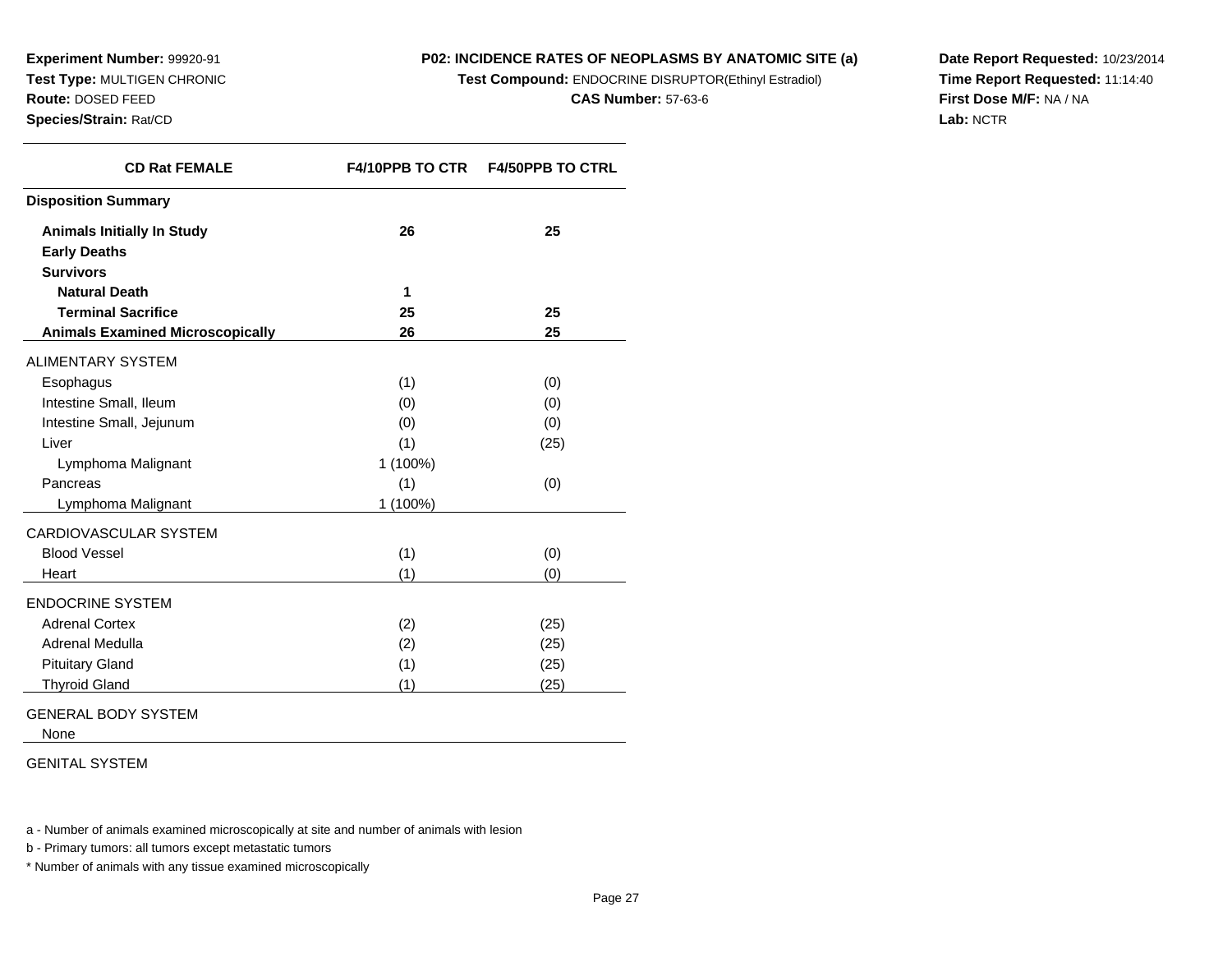**Experiment Number:** 99920-91 **Test Type:** MULTIGEN CHRONIC**Route:** DOSED FEED

**Species/Strain:** Rat/CD

# **P02: INCIDENCE RATES OF NEOPLASMS BY ANATOMIC SITE (a)**

**Test Compound:** ENDOCRINE DISRUPTOR(Ethinyl Estradiol)

#### **CAS Number:** 57-63-6

**Date Report Requested:** 10/23/2014**Time Report Requested:** 11:14:40**First Dose M/F:** NA / NA**Lab:** NCTR

| <b>CD Rat FEMALE</b>                                           | <b>F4/10PPB TO CTR</b> | <b>F4/50PPB TO CTRL</b> |
|----------------------------------------------------------------|------------------------|-------------------------|
| <b>Clitoral Gland</b>                                          | (0)                    | (0)                     |
| Ovary                                                          | (26)                   | (25)                    |
| Oviduct                                                        | (26)                   | (25)                    |
| <b>Uterus</b>                                                  | (26)                   | (25)                    |
| Vagina                                                         | (26)                   | (25)                    |
| <b>HEMATOPOIETIC SYSTEM</b>                                    |                        |                         |
| <b>Bone Marrow</b>                                             | (1)                    | (25)                    |
| Lymphoma Malignant                                             | 1 (100%)               |                         |
| Lymph Node                                                     | (1)                    | (0)                     |
| Axillary, Lymphoma Malignant                                   | 1 (100%)               |                         |
| Lymph Node, Mandibular                                         | (1)                    | (0)                     |
| Lymphoma Malignant                                             | 1 (100%)               |                         |
| Spleen                                                         | (2)                    | (25)                    |
| Lymphoma Malignant                                             | 1 (50%)                |                         |
| Thymus                                                         | (1)                    | (25)                    |
| Lymphoma Malignant                                             | 1 (100%)               |                         |
| <b>INTEGUMENTARY SYSTEM</b>                                    |                        |                         |
| <b>Mammary Gland</b>                                           | (26)                   | (25)                    |
| Adenoma                                                        |                        |                         |
| Skin                                                           | (1)                    | (0)                     |
| MUSCULOSKELETAL SYSTEM                                         |                        |                         |
| <b>Bone</b><br><u>and the state of the state of the sta</u> te | (1)                    | (25)                    |
| NERVOUS SYSTEM                                                 |                        |                         |
| <b>Brain</b>                                                   | (1)                    | (0)                     |
| RESPIRATORY SYSTEM                                             |                        |                         |
| Lung                                                           | (1)                    | (0)                     |
|                                                                |                        |                         |

a - Number of animals examined microscopically at site and number of animals with lesion

b - Primary tumors: all tumors except metastatic tumors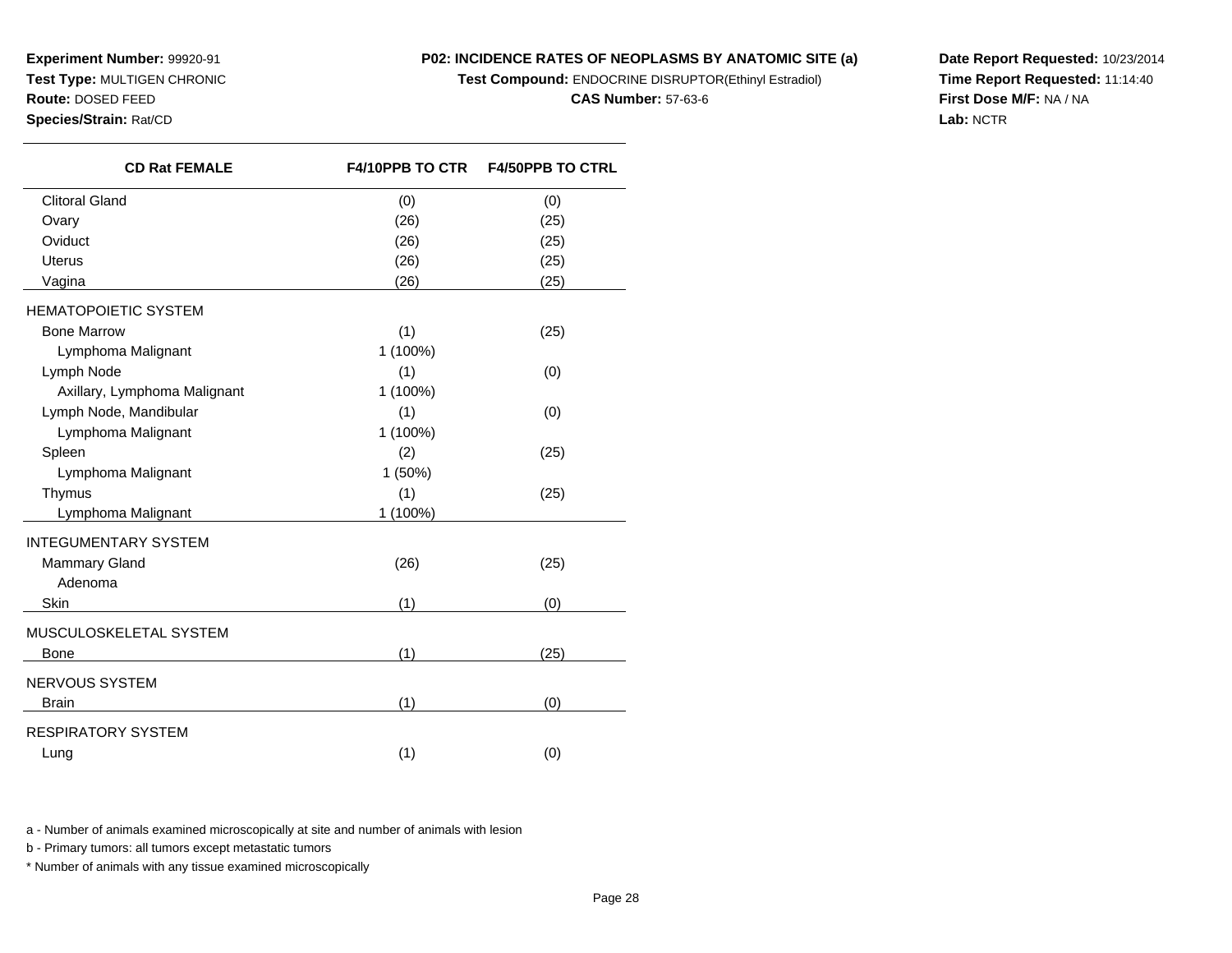**Experiment Number:** 99920-91 **Test Type:** MULTIGEN CHRONIC**Route:** DOSED FEED**Species/Strain:** Rat/CD

# **P02: INCIDENCE RATES OF NEOPLASMS BY ANATOMIC SITE (a)**

**Test Compound:** ENDOCRINE DISRUPTOR(Ethinyl Estradiol)

**CAS Number:** 57-63-6

**Date Report Requested:** 10/23/2014**Time Report Requested:** 11:14:40**First Dose M/F:** NA / NA**Lab:** NCTR

| <b>CD Rat FEMALE</b>    |          | F4/10PPB TO CTR    F4/50PPB TO CTRL |
|-------------------------|----------|-------------------------------------|
| Lymphoma Malignant      | 1 (100%) |                                     |
| Trachea                 | (1)      | (0)                                 |
| SPECIAL SENSES SYSTEM   |          |                                     |
| Eve                     | (0)      | (0)                                 |
| URINARY SYSTEM          |          |                                     |
| Kidney                  | (26)     | (25)                                |
| Lymphoma Malignant      | 1(4%)    |                                     |
| <b>SYSTEMIC LESIONS</b> |          |                                     |
| Multiple Organ          | $*(26)$  | $*(25)$                             |
| Lymphoma Malignant      | (4% )    |                                     |

a - Number of animals examined microscopically at site and number of animals with lesion

b - Primary tumors: all tumors except metastatic tumors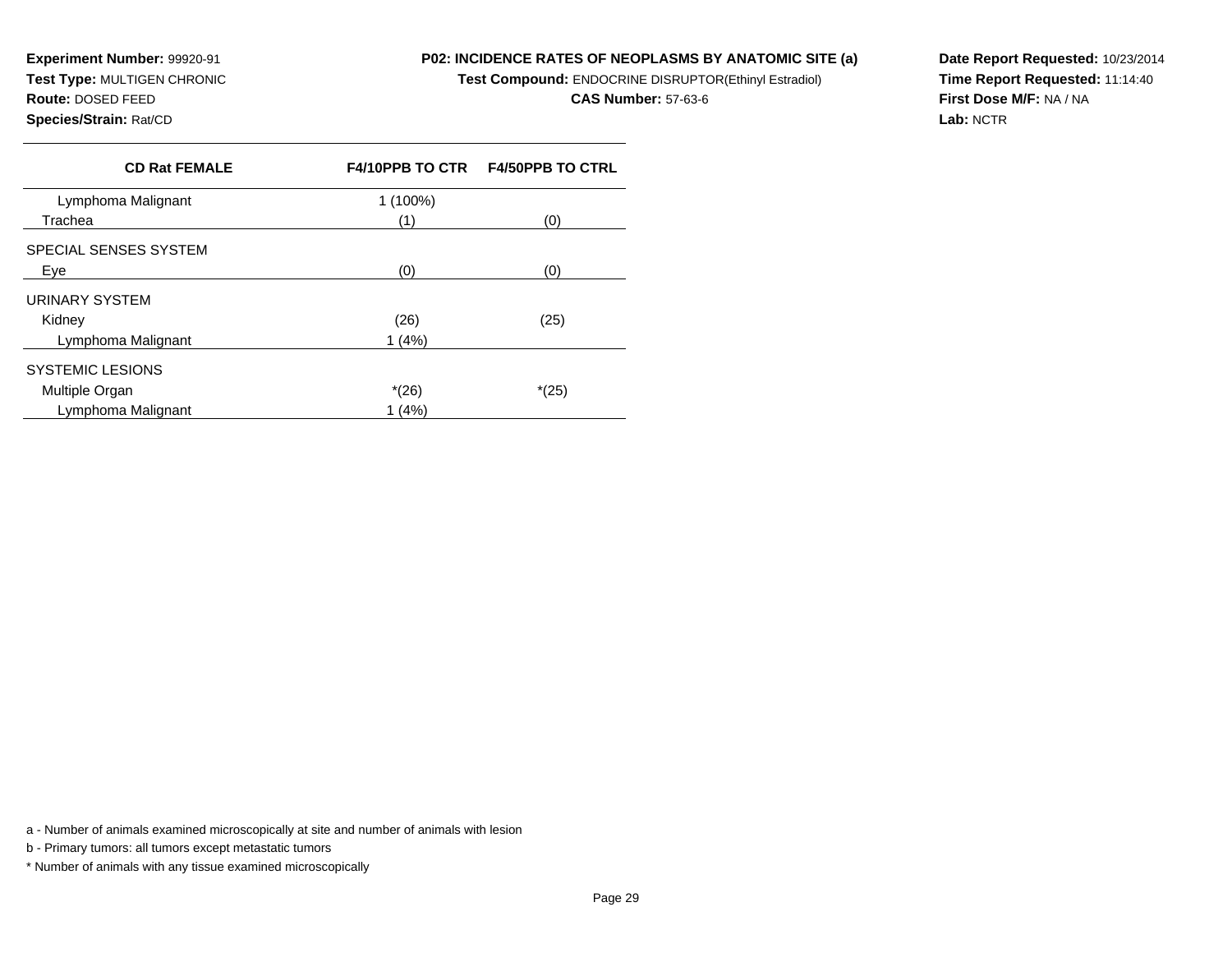| Experiment Number: 99920-91<br>Test Type: MULTIGEN CHRONIC<br>Route: DOSED FEED<br>Species/Strain: Rat/CD |                   |                   | P02: INCIDENCE RATES OF NEOPLASMS BY ANATOMIC SITE (a)<br>Test Compound: ENDOCRINE DISRUPTOR(Ethinyl Estradiol)<br><b>CAS Number: 57-63-6</b> |                  | Date Report Requested: 10/23/2014<br>Time Report Requested: 11:14:40<br>First Dose M/F: NA / NA<br>Lab: NCTR |                   |  |
|-----------------------------------------------------------------------------------------------------------|-------------------|-------------------|-----------------------------------------------------------------------------------------------------------------------------------------------|------------------|--------------------------------------------------------------------------------------------------------------|-------------------|--|
| <b>CD Rat FEMALE</b>                                                                                      | <b>FO CONTROL</b> | <b>F0 2.0 PPB</b> | <b>F0 10 PPB</b>                                                                                                                              | <b>F0 50 PPB</b> | <b>F1 Control</b>                                                                                            | <b>F1 2.0 PPB</b> |  |
| <b>Tumor Summary for FEMALE</b>                                                                           |                   |                   |                                                                                                                                               |                  |                                                                                                              |                   |  |
| <b>Total Animals with Primary Neoplasms (b)</b><br><b>Total Primary Neoplasms</b>                         |                   |                   |                                                                                                                                               |                  |                                                                                                              |                   |  |
| <b>Total Animals with Benign Neoplasms</b><br><b>Total Benign Neoplasms</b>                               |                   |                   |                                                                                                                                               |                  |                                                                                                              |                   |  |
| <b>Total Animals with Malignant Neoplasms</b><br><b>Total Malignant Neoplasms</b>                         |                   |                   |                                                                                                                                               |                  |                                                                                                              |                   |  |
| <b>Total Animals with Metastatic Neoplasms</b><br><b>Total Metastatic Neoplasms</b>                       |                   |                   |                                                                                                                                               |                  |                                                                                                              |                   |  |
| <b>Total Animals with Malignant Neoplasms</b><br><b>Uncertain Primary Site</b>                            |                   |                   |                                                                                                                                               |                  |                                                                                                              |                   |  |
| Total Animals with Neoplasms Uncertain -<br><b>Benign or Malignant</b>                                    |                   |                   |                                                                                                                                               |                  |                                                                                                              |                   |  |
| <b>Total Uncertain Neoplasms</b>                                                                          |                   |                   |                                                                                                                                               |                  |                                                                                                              |                   |  |

-

a - Number of animals examined microscopically at site and number of animals with lesion

b - Primary tumors: all tumors except metastatic tumors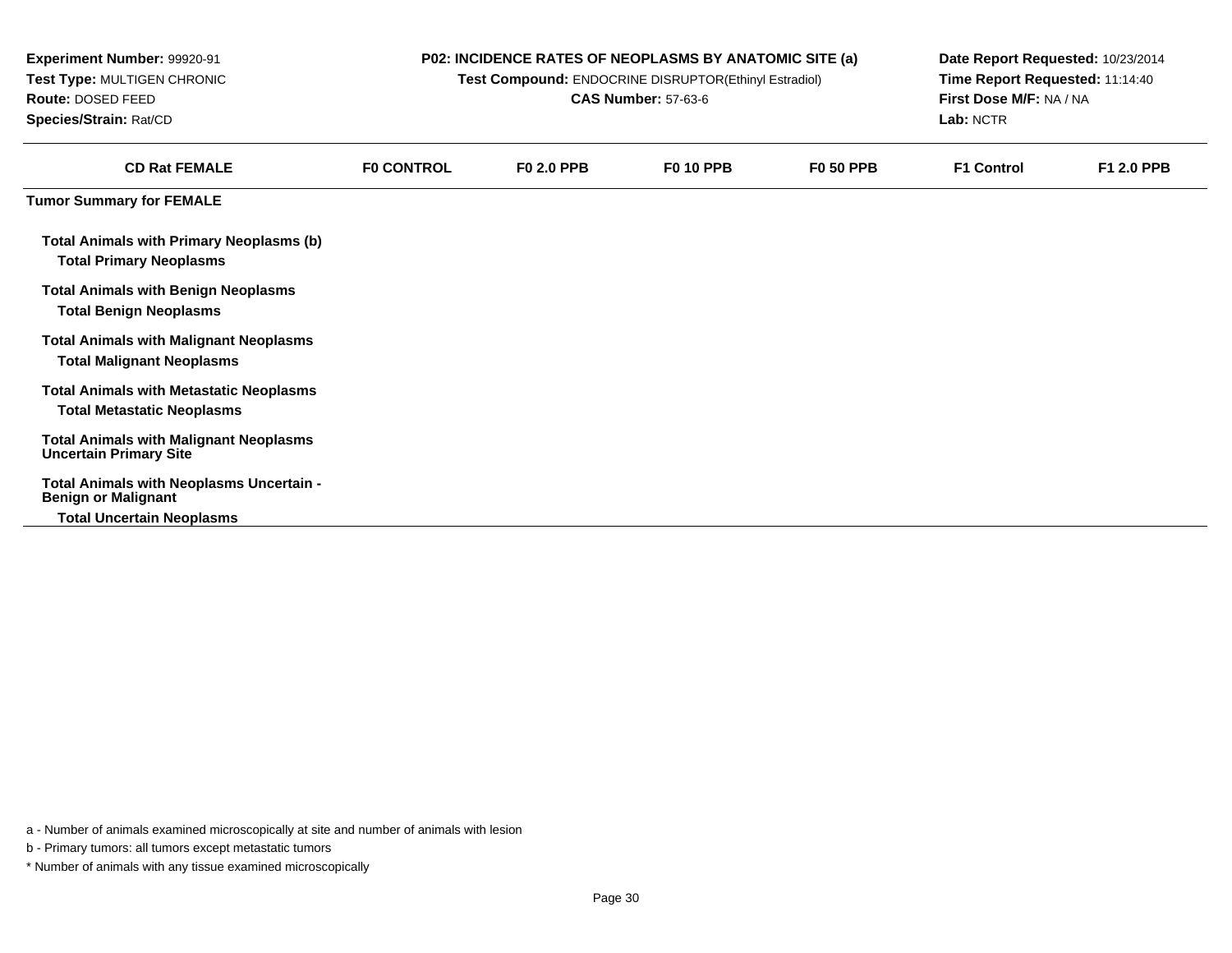| <b>Experiment Number: 99920-91</b><br>Test Type: MULTIGEN CHRONIC<br>Route: DOSED FEED<br>Species/Strain: Rat/CD |                  |                  | <b>P02: INCIDENCE RATES OF NEOPLASMS BY ANATOMIC SITE (a)</b><br>Test Compound: ENDOCRINE DISRUPTOR(Ethinyl Estradiol)<br><b>CAS Number: 57-63-6</b> |                   | Date Report Requested: 10/23/2014<br>Time Report Requested: 11:14:40<br>First Dose M/F: NA / NA<br>Lab: NCTR |                  |  |
|------------------------------------------------------------------------------------------------------------------|------------------|------------------|------------------------------------------------------------------------------------------------------------------------------------------------------|-------------------|--------------------------------------------------------------------------------------------------------------|------------------|--|
| <b>CD Rat FEMALE</b>                                                                                             | <b>F1 10 PPB</b> | <b>F1 50 PPB</b> | <b>F2 CONTROL</b>                                                                                                                                    | <b>F2 2.0 PPB</b> | <b>F2 10 PPB</b>                                                                                             | <b>F2 50 PPB</b> |  |
| <b>Tumor Summary for FEMALE</b>                                                                                  |                  |                  |                                                                                                                                                      |                   |                                                                                                              |                  |  |
| <b>Total Animals with Primary Neoplasms (b)</b><br><b>Total Primary Neoplasms</b>                                |                  |                  |                                                                                                                                                      |                   |                                                                                                              |                  |  |
| <b>Total Animals with Benign Neoplasms</b><br><b>Total Benign Neoplasms</b>                                      |                  |                  |                                                                                                                                                      |                   |                                                                                                              |                  |  |
| <b>Total Animals with Malignant Neoplasms</b><br><b>Total Malignant Neoplasms</b>                                |                  |                  |                                                                                                                                                      |                   |                                                                                                              |                  |  |
| <b>Total Animals with Metastatic Neoplasms</b><br><b>Total Metastatic Neoplasms</b>                              |                  |                  |                                                                                                                                                      |                   |                                                                                                              |                  |  |
| <b>Total Animals with Malignant Neoplasms</b><br><b>Uncertain Primary Site</b>                                   |                  |                  |                                                                                                                                                      |                   |                                                                                                              |                  |  |
| Total Animals with Neoplasms Uncertain -<br><b>Benign or Malignant</b>                                           |                  |                  |                                                                                                                                                      |                   |                                                                                                              |                  |  |
| <b>Total Uncertain Neoplasms</b>                                                                                 |                  |                  |                                                                                                                                                      |                   |                                                                                                              |                  |  |

b - Primary tumors: all tumors except metastatic tumors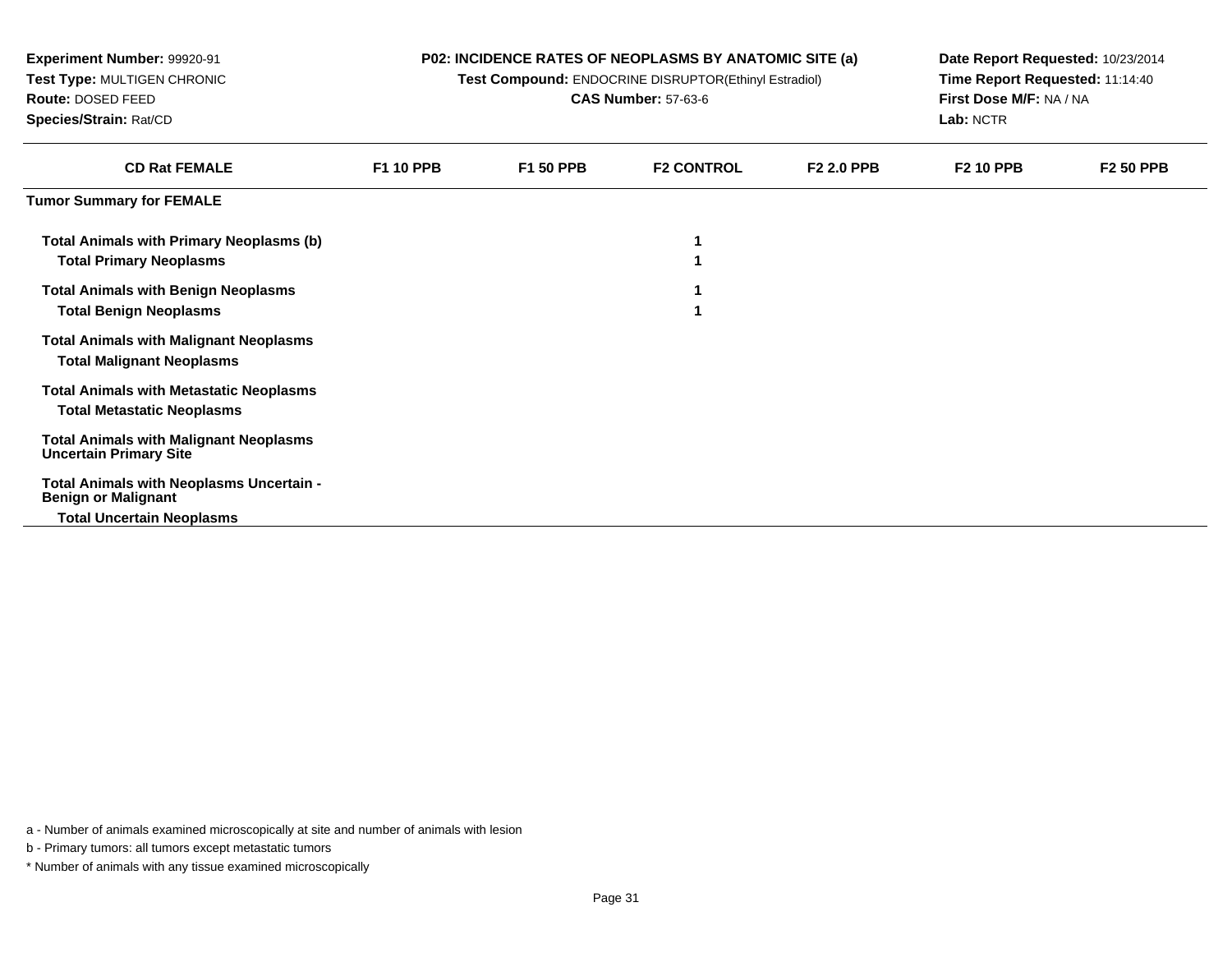| <b>Experiment Number: 99920-91</b><br>Test Type: MULTIGEN CHRONIC<br>Route: DOSED FEED<br>Species/Strain: Rat/CD |                   | P02: INCIDENCE RATES OF NEOPLASMS BY ANATOMIC SITE (a)<br>Test Compound: ENDOCRINE DISRUPTOR(Ethinyl Estradiol) | <b>CAS Number: 57-63-6</b> |                         | Date Report Requested: 10/23/2014<br>Time Report Requested: 11:14:40<br>First Dose M/F: NA / NA<br>Lab: NCTR |                        |  |
|------------------------------------------------------------------------------------------------------------------|-------------------|-----------------------------------------------------------------------------------------------------------------|----------------------------|-------------------------|--------------------------------------------------------------------------------------------------------------|------------------------|--|
| <b>CD Rat FEMALE</b>                                                                                             | <b>F3 CONTROL</b> | <b>F3/2PPB TO CTRL</b>                                                                                          | <b>F3/10PPB TO CTRL</b>    | <b>F3/50PPB TO CTRL</b> | <b>F4 CONTROL</b>                                                                                            | <b>F4/2PPB TO CTRL</b> |  |
| <b>Tumor Summary for FEMALE</b>                                                                                  |                   |                                                                                                                 |                            |                         |                                                                                                              |                        |  |
| <b>Total Animals with Primary Neoplasms (b)</b><br><b>Total Primary Neoplasms</b>                                |                   |                                                                                                                 |                            |                         |                                                                                                              |                        |  |
| <b>Total Animals with Benign Neoplasms</b><br><b>Total Benign Neoplasms</b>                                      |                   |                                                                                                                 |                            |                         |                                                                                                              |                        |  |
| <b>Total Animals with Malignant Neoplasms</b><br><b>Total Malignant Neoplasms</b>                                |                   |                                                                                                                 |                            |                         |                                                                                                              |                        |  |
| <b>Total Animals with Metastatic Neoplasms</b><br><b>Total Metastatic Neoplasms</b>                              |                   |                                                                                                                 |                            |                         |                                                                                                              |                        |  |
| <b>Total Animals with Malignant Neoplasms</b><br><b>Uncertain Primary Site</b>                                   |                   |                                                                                                                 |                            |                         |                                                                                                              |                        |  |
| Total Animals with Neoplasms Uncertain -<br><b>Benign or Malignant</b><br><b>Total Uncertain Neoplasms</b>       |                   |                                                                                                                 |                            |                         |                                                                                                              |                        |  |

b - Primary tumors: all tumors except metastatic tumors